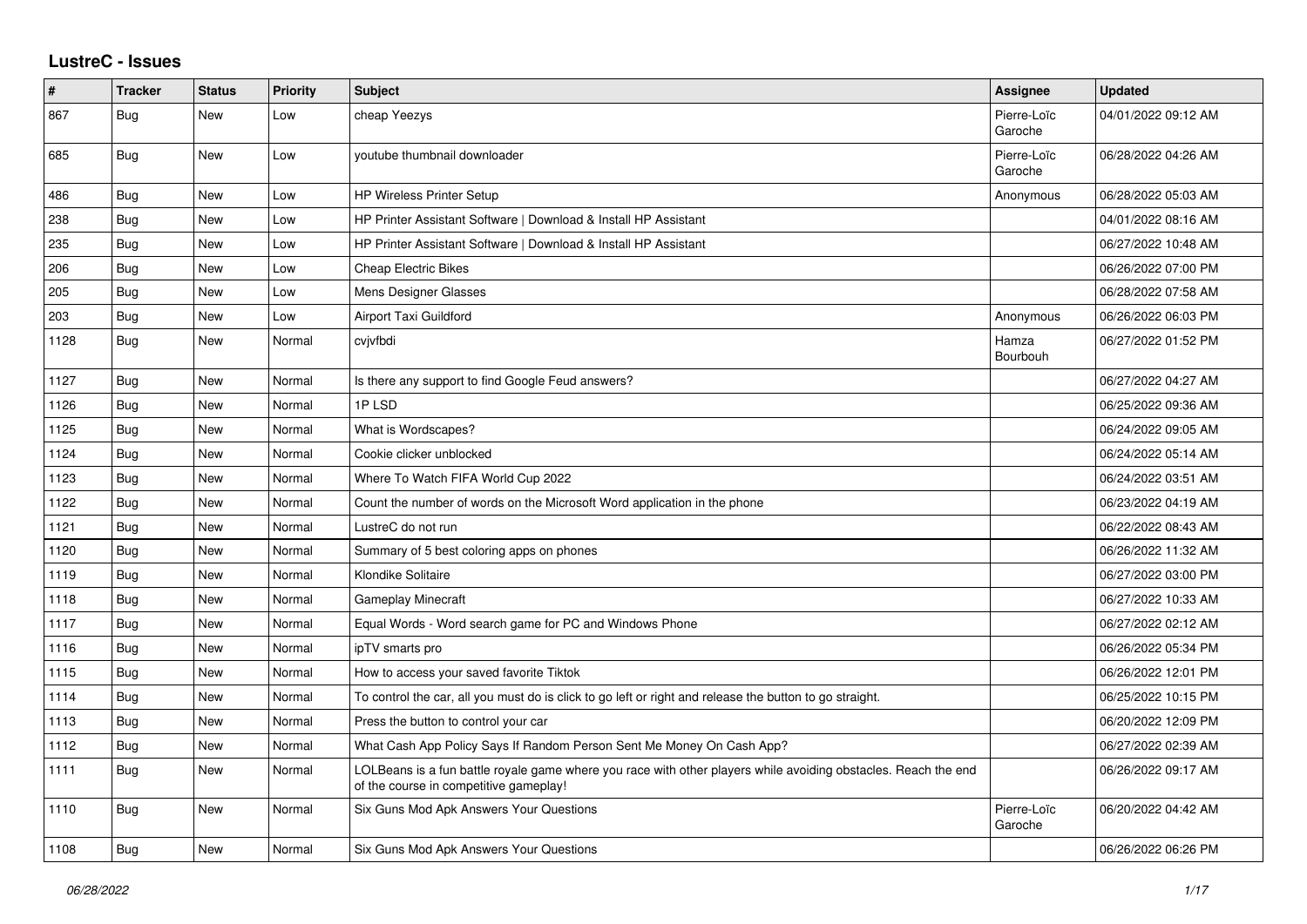| $\vert$ # | <b>Tracker</b> | <b>Status</b> | <b>Priority</b> | <b>Subject</b>                                                       | Assignee               | <b>Updated</b>      |
|-----------|----------------|---------------|-----------------|----------------------------------------------------------------------|------------------------|---------------------|
| 1106      | <b>Bug</b>     | New           | Normal          | How Do I Get Cash App ++ Without Confronting Any Technical Glitches? |                        | 06/25/2022 09:53 PM |
| 1104      | Bug            | <b>New</b>    | Normal          | Idle game fix bug                                                    |                        | 06/26/2022 06:52 PM |
| 1103      | Bug            | New           | Normal          | Idle game fix bug                                                    |                        | 06/25/2022 09:08 PM |
| 1102      | <b>Bug</b>     | New           | Normal          | Charlottesville Travel Guide?                                        |                        | 06/26/2022 07:44 AM |
| 1101      | Bug            | <b>New</b>    | Normal          | How to Delete Cash App History at once?                              |                        | 06/27/2022 01:33 PM |
| 1098      | Bug            | New           | Normal          | Life of a Fisherman                                                  |                        | 06/26/2022 05:16 PM |
| 1097      | <b>Bug</b>     | New           | Normal          | Race and experience new life.                                        |                        | 06/26/2022 04:22 PM |
| 1096      | Bug            | New           | Normal          | Race and experience new life.                                        |                        | 06/26/2022 06:07 PM |
| 1094      | Bug            | New           | Normal          | What time does direct deposit hit Cash App?                          |                        | 06/14/2022 03:27 PM |
| 1093      | Bug            | New           | Normal          | Uniswap Exchange                                                     | Christophe<br>Garion   | 06/14/2022 11:55 AM |
| 1092      | <b>Bug</b>     | New           | Normal          | Ellison Estate Vineyard                                              |                        | 06/20/2022 12:03 PM |
| 1091      | Bug            | <b>New</b>    | Normal          | Find family fun indoors and outdoors in the Jungfrau Region          |                        | 06/14/2022 09:33 AM |
| 1090      | <b>Bug</b>     | New           | Normal          | Pay Someone To Do My Assignment                                      |                        | 06/11/2022 03:15 PM |
| 1089      | Bug            | New           | Normal          | Pay Someone To Do My Assignment                                      |                        | 06/15/2022 04:44 AM |
| 1088      | Bug            | New           | Normal          | Health And Fitness Tips 2022                                         | Pierre-Loïc<br>Garoche | 06/20/2022 06:42 AM |
| 1087      | Bug            | <b>New</b>    | Normal          | How do new writers start out?                                        |                        | 06/10/2022 03:25 PM |
| 1084      | Bug            | New           | Normal          | <b>Trippie Redd</b>                                                  |                        | 06/11/2022 09:05 AM |
| 1083      | Bug            | New           | Normal          | coin base review                                                     |                        | 06/11/2022 09:13 AM |
| 1082      | Bug            | <b>New</b>    | Normal          | Reset chime bank password without phone number                       |                        | 06/15/2022 11:56 AM |
| 1080      | Bug            | New           | Normal          | How to use Math Wallet   Nexo wallet   CoinTiger Exchange            |                        | 06/15/2022 11:56 AM |
| 1079      | Bug            | New           | Normal          | How to get cheap psychology assignment?                              |                        | 06/15/2022 06:00 AM |
| 1078      | Bug            | New           | Normal          | What Bank Is Cash App On Plaid? Find Clarity And Assistance          |                        | 06/15/2022 11:56 AM |
| 1077      | <b>Bug</b>     | New           | Normal          | Les excellentes façons d'utiliser ces images                         |                        | 06/28/2022 05:32 AM |
| 1076      | <b>Bug</b>     | <b>New</b>    | Normal          | DedicatedHosting4u                                                   |                        | 06/11/2022 09:15 AM |
| 1074      | Bug            | New           | Normal          | Dissertation writing help at economical rates!                       | Christophe<br>Garion   | 06/06/2022 04:48 PM |
| 1073      | Bug            | New           | Normal          | Cricut Design Space                                                  |                        | 06/07/2022 09:34 PM |
| 1072      | Bug            | New           | Normal          | ij.start canon                                                       |                        | 06/21/2022 06:56 PM |
| 1071      | <b>Bug</b>     | New           | Normal          | Cinema HD Review - Cinemahdv2.net                                    |                        | 06/21/2022 06:54 PM |
| 1069      | Bug            | New           | Normal          | how to get cash app support phone number 24*7 available              |                        | 06/21/2022 08:36 PM |
| 1068      | Bug            | New           | Normal          | 123.hp.com/laserjet                                                  |                        | 05/31/2022 12:22 PM |
| 1067      | <b>Bug</b>     | New           | Normal          | Cricut.com/setup                                                     |                        | 05/31/2022 12:19 PM |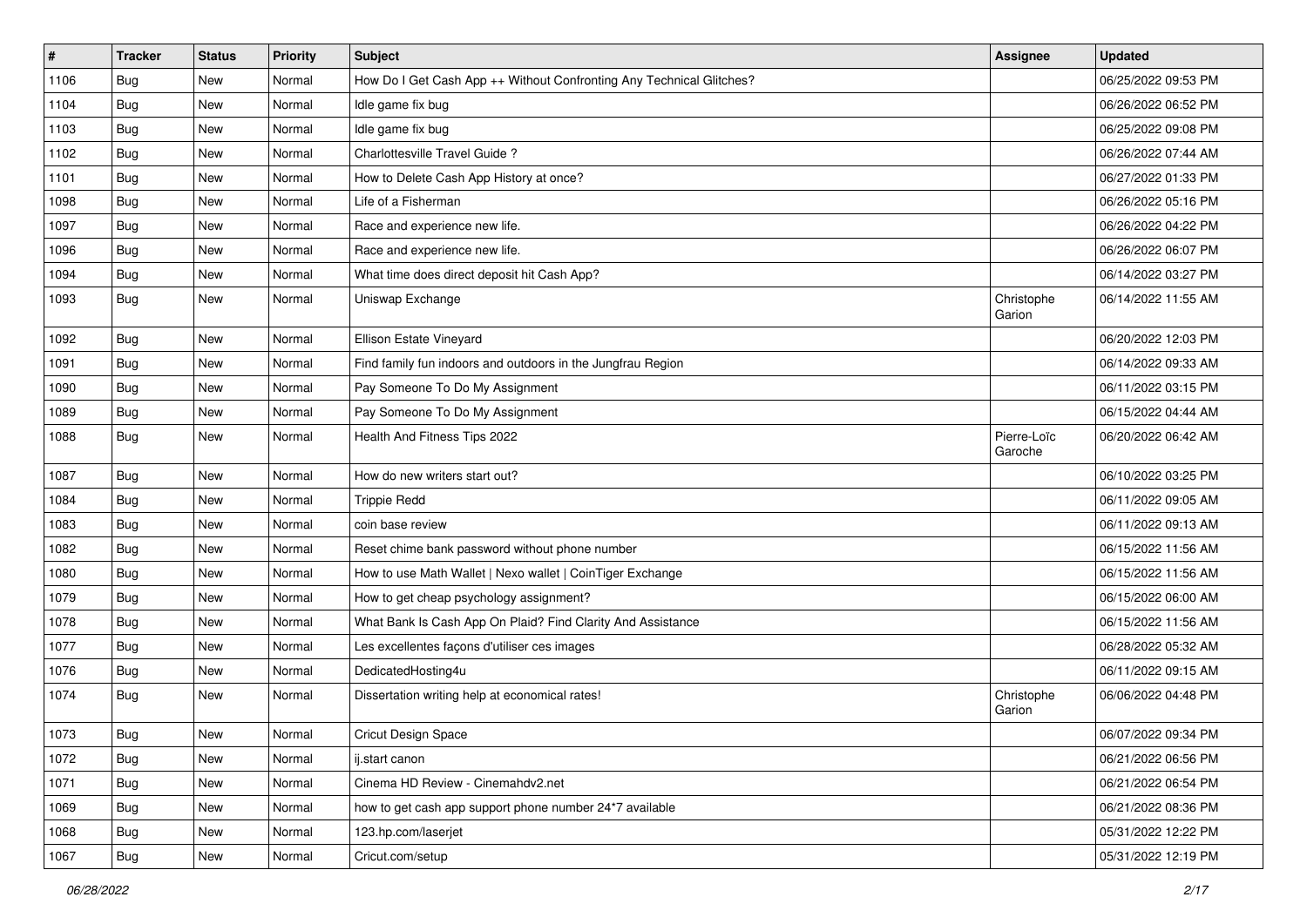| $\vert$ # | <b>Tracker</b> | <b>Status</b> | <b>Priority</b> | <b>Subject</b>                                                           | <b>Assignee</b>        | <b>Updated</b>      |
|-----------|----------------|---------------|-----------------|--------------------------------------------------------------------------|------------------------|---------------------|
| 1065      | <b>Bug</b>     | New           | Normal          | The top foreign language training game in 2022                           |                        | 06/07/2022 04:05 AM |
| 1064      | Bug            | New           | Normal          | How to delete Cash App history?                                          | Pierre-Loïc<br>Garoche | 06/11/2022 10:29 AM |
| 1063      | Bug            | <b>New</b>    | Normal          | 123.hp.com/laserjet                                                      |                        | 05/28/2022 12:27 PM |
| 1062      | Bug            | <b>New</b>    | Normal          | Cricut.com/setup                                                         |                        | 05/28/2022 12:26 PM |
| 1061      | Bug            | New           | Normal          | Cricut.com/setup                                                         |                        | 05/28/2022 12:24 PM |
| 1060      | Bug            | New           | Normal          | How to Use Panda Helper to Speed Up Your iOS                             |                        | 05/28/2022 09:12 AM |
| 1059      | Bug            | New           | Normal          | 123.hp.com/laserjet                                                      |                        | 05/28/2022 08:29 AM |
| 1058      | Bug            | New           | Normal          | Cricut.com/setup                                                         |                        | 05/28/2022 08:28 AM |
| 1057      | Bug            | <b>New</b>    | Normal          | <b>CCPlay Education Edition APK</b>                                      |                        | 06/07/2022 04:07 AM |
| 1055      | Bug            | New           | Normal          | seo apk                                                                  | Pierre-Loïc<br>Garoche | 05/27/2022 06:23 AM |
| 1054      | Bug            | <b>New</b>    | Normal          | Apkmodule                                                                | Pierre-Loïc<br>Garoche | 05/26/2022 03:37 PM |
| 1053      | Bug            | <b>New</b>    | Normal          | Game Geometry Dash                                                       |                        | 05/26/2022 11:30 AM |
| 1052      | Bug            | New           | Normal          | Build Now GG is a new battle royale game.                                |                        | 05/26/2022 04:24 AM |
| 1051      | Bug            | New           | Normal          | Dental Supplies USA                                                      |                        | 06/11/2022 09:20 PM |
| 1048      | Bug            | <b>New</b>    | Normal          | So zeigen Sie ein Instagram-Profilbild an und vergrößern es              |                        | 05/25/2022 06:56 AM |
| 1047      | Bug            | New           | Normal          | Opensea                                                                  | Corentin<br>Lauverjat  | 05/24/2022 02:32 PM |
| 1046      | Bug            | <b>New</b>    | Normal          | 123.hp.com/laserjet                                                      |                        | 05/24/2022 10:46 AM |
| 1045      | Bug            | New           | Normal          | Cricut.com/setup                                                         |                        | 05/24/2022 10:45 AM |
| 1044      | Bug            | New           | Normal          | Can I Disapprove If Random Person Sent Me Money On Cash App?             |                        | 05/26/2022 03:51 PM |
| 1043      | Bug            | New           | Normal          | What Is The Right Way To Troubleshoot Cash App Transfer Failed Problems? |                        | 05/25/2022 01:16 PM |
| 1042      | <b>Bug</b>     | New           | Normal          | How to set up direct deposit on cash app?                                |                        | 05/25/2022 01:17 PM |
| 1041      | Bug            | <b>New</b>    | Normal          | Count words in Word on the computer                                      |                        | 05/27/2022 02:16 PM |
| 1040      | Bug            | New           | Normal          | thabet                                                                   |                        | 05/19/2022 08:05 PM |
| 1039      | Bug            | New           | Normal          | How to Get Tickmill Bonuses for Free                                     |                        | 05/26/2022 05:43 PM |
| 1038      | Bug            | New           | Normal          | How to Fix Canon Printer Offline ISsue                                   | Pierre-Loïc<br>Garoche | 05/27/2022 05:25 AM |
| 1036      | <b>Bug</b>     | New           | Normal          | <b>VPS Material</b>                                                      |                        | 05/18/2022 09:34 PM |
| 1035      | Bug            | New           | Normal          | how to relieve spam score                                                | Pierre-Loïc<br>Garoche | 05/18/2022 11:39 AM |
| 1034      | Bug            | New           | Normal          | Download Teaching Feeling For Android                                    |                        | 05/20/2022 09:25 AM |
| 1033      | Bug            | New           | Normal          | The best slope 2 online games to play right now                          |                        | 05/17/2022 10:55 AM |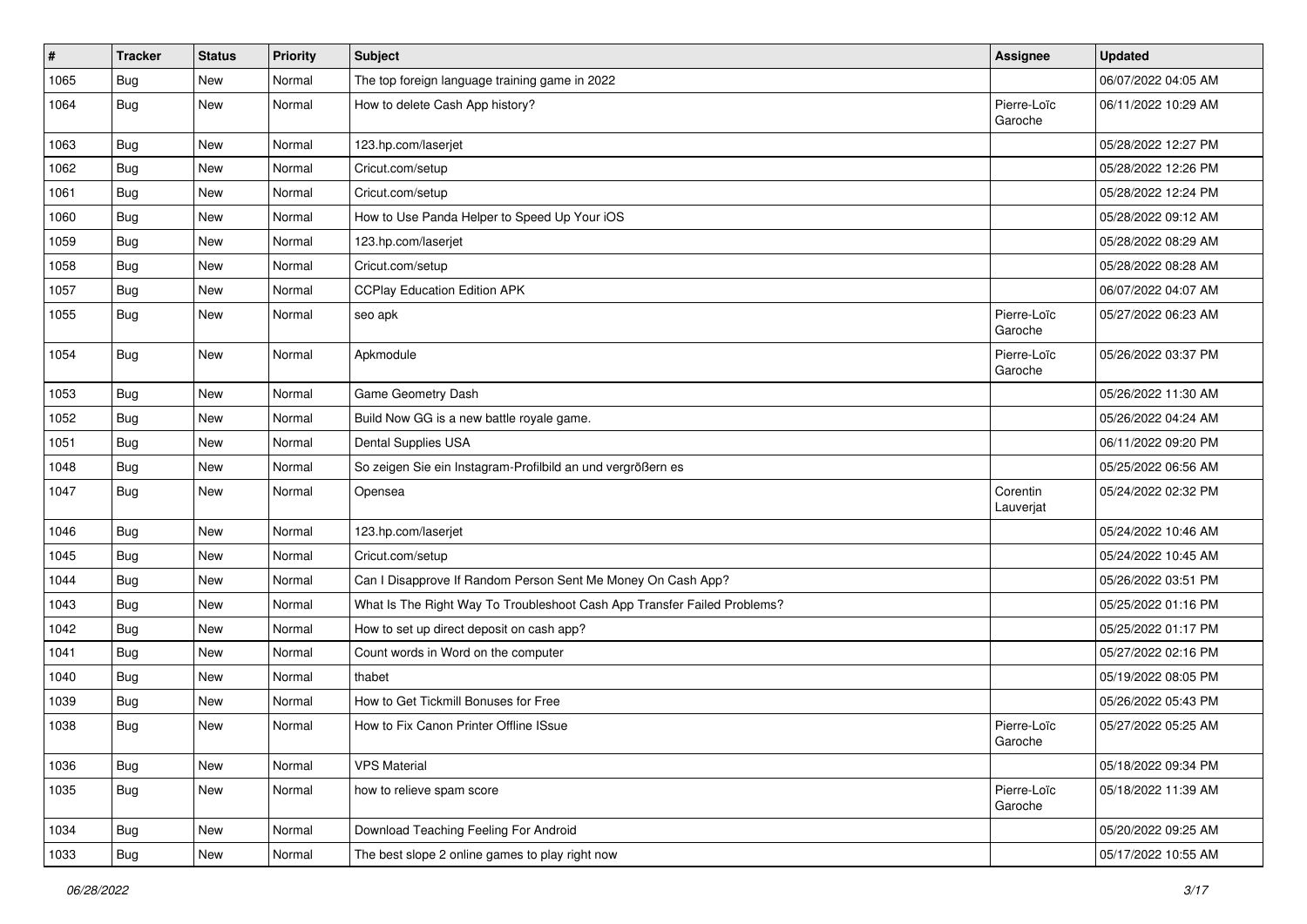| $\vert$ # | <b>Tracker</b> | <b>Status</b> | <b>Priority</b> | <b>Subject</b>                                                                | Assignee               | <b>Updated</b>      |
|-----------|----------------|---------------|-----------------|-------------------------------------------------------------------------------|------------------------|---------------------|
| 1032      | <b>Bug</b>     | New           | Normal          | How To Play The Wordle Game                                                   |                        | 05/17/2022 10:37 AM |
| 1031      | Bug            | New           | Normal          | <b>IAFT Traders Union</b>                                                     |                        | 05/16/2022 03:14 PM |
| 1030      | Bug            | New           | Normal          | <b>IAFT Traders Union</b>                                                     |                        | 05/16/2022 03:13 PM |
| 1029      | <b>Bug</b>     | New           | Normal          | 5 Reasons Why People Love Coloring Pages?                                     |                        | 05/16/2022 11:53 AM |
| 1028      | <b>Bug</b>     | <b>New</b>    | Normal          | The Best Free Online Game to Play with Friends                                |                        | 05/16/2022 05:00 AM |
| 1027      | <b>Bug</b>     | New           | Normal          | Word hurdle: Viral and Fun Online Game                                        |                        | 06/25/2022 06:13 PM |
| 1026      | <b>Bug</b>     | New           | Normal          | New Puzzle Game for All Age - Dordle                                          |                        | 06/25/2022 06:17 PM |
| 1025      | Bug            | New           | Normal          | how to change the logo in wordpress                                           |                        | 06/25/2022 06:20 PM |
| 1024      | <b>Bug</b>     | New           | Normal          | How to choose the right broker                                                |                        | 06/25/2022 06:23 PM |
| 1023      | Bug            | <b>New</b>    | Normal          | Questions That Are Typically Asked About Trap The Cat                         |                        | 05/14/2022 03:51 AM |
| 1022      | Bug            | New           | Normal          | 123.hp.com/laserjet                                                           |                        | 05/13/2022 01:25 PM |
| 1021      | <b>Bug</b>     | New           | Normal          | Cricut.com/setup                                                              |                        | 05/26/2022 12:21 AM |
| 1020      | Bug            | New           | Normal          | Cricut.com/setup                                                              |                        | 05/13/2022 11:14 AM |
| 1019      | <b>Bug</b>     | <b>New</b>    | Normal          | Cricut.com/setup                                                              |                        | 05/13/2022 11:13 AM |
| 1018      | Bug            | New           | Normal          | So erhalten Sie ein kostenloses Hörbuch                                       |                        | 06/27/2022 08:35 PM |
| 1016      | Bug            | New           | Normal          | Klondike Solitaire                                                            |                        | 05/12/2022 09:03 AM |
| 1015      | Bug            | New           | Normal          | Is it possible to send books for free?                                        |                        | 05/11/2022 04:05 PM |
| 1014      | Bug            | <b>New</b>    | Normal          | how to get chime routing and account number ? chime routing number florida    |                        | 05/11/2022 12:42 PM |
| 1013      | Bug            | New           | Normal          | ij.start canon                                                                |                        | 05/11/2022 11:31 AM |
| 1012      | Bug            | New           | Normal          | Cricut.com/setup                                                              |                        | 05/11/2022 11:30 AM |
| 1011      | Bug            | New           | Normal          | Summary of 10 best coloring apps on phones                                    |                        | 05/11/2022 10:58 AM |
| 1010      | <b>Bug</b>     | New           | Normal          | what are the requirements to borrow money from cash app ? cash app borrow app | Pierre-Loïc<br>Garoche | 05/11/2022 09:29 AM |
| 1009      | Bug            | New           | Normal          | How to change routing number on Cash App?                                     |                        | 05/11/2022 07:13 AM |
| 1008      | Bug            | New           | Normal          | Who was the first black woman to anchor a newscast?                           |                        | 05/10/2022 03:13 PM |
| 1007      | Bug            | <b>New</b>    | Normal          | "ij.start canon                                                               |                        | 05/18/2022 10:40 AM |
| 1006      | <b>Bug</b>     | New           | Normal          | Cricut.com/setup                                                              |                        | 05/10/2022 01:22 PM |
| 1004      | <b>Bug</b>     | New           | Normal          | you get to pinch and drag a man with a very flexible face                     |                        | 05/10/2022 10:59 AM |
| 1003      | <b>Bug</b>     | New           | Normal          | Drift F1 is a drifting car game inspired by F1's tracks.                      | Pierre-Loïc<br>Garoche | 05/10/2022 10:52 AM |
| 1002      | <b>Bug</b>     | New           | Normal          | Chemistry Assignment Help                                                     |                        | 06/04/2022 09:58 AM |
| 1001      | <b>Bug</b>     | New           | Normal          | Venmo Keep Saying Error?                                                      |                        | 06/27/2022 02:20 AM |
| 1000      | <b>Bug</b>     | New           | Normal          | Super easy way to zoom photos and upload to Instagram                         | Christophe<br>Garion   | 05/07/2022 11:06 AM |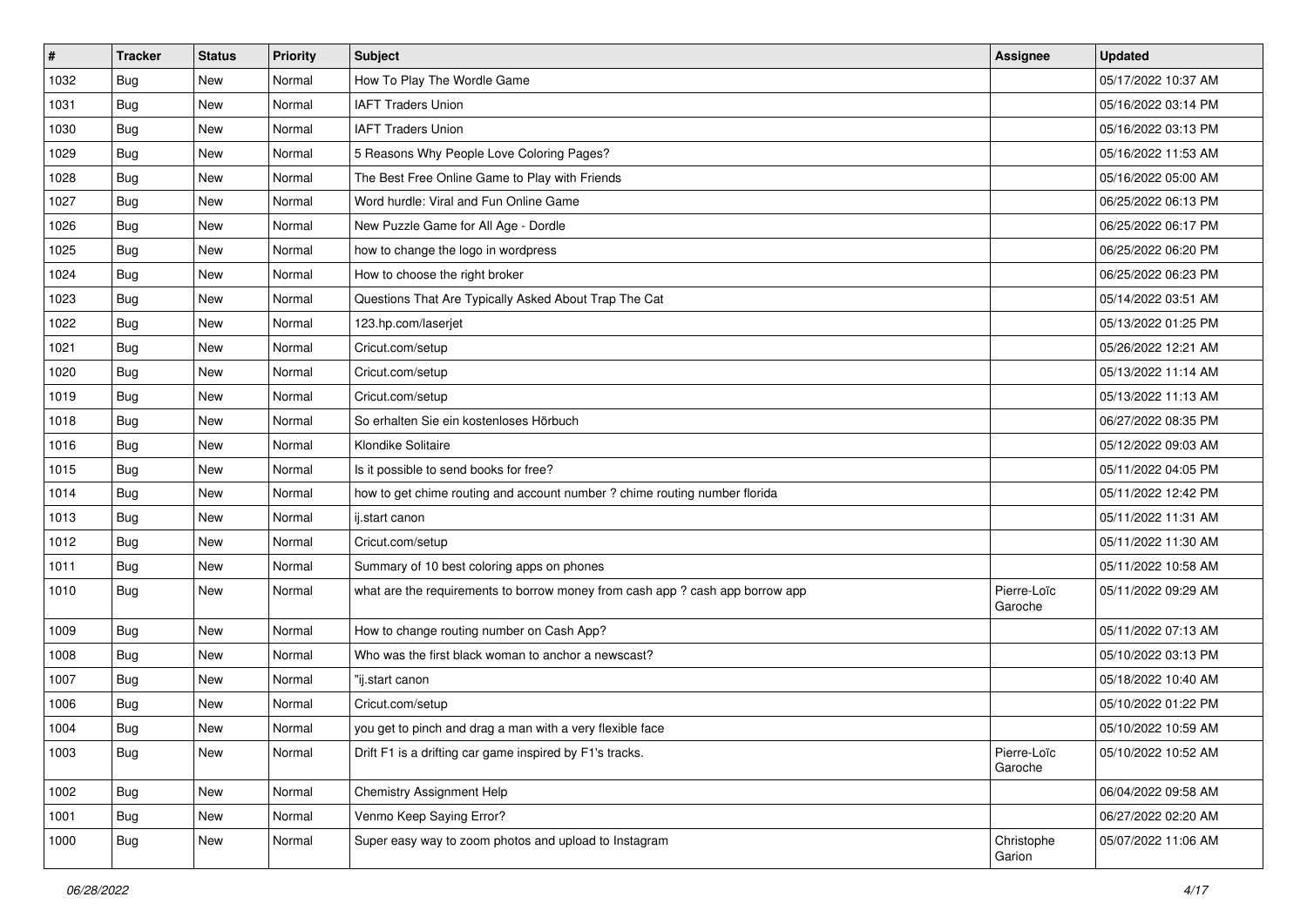| $\sharp$ | <b>Tracker</b> | <b>Status</b> | Priority | <b>Subject</b>                                                              | <b>Assignee</b>      | <b>Updated</b>      |
|----------|----------------|---------------|----------|-----------------------------------------------------------------------------|----------------------|---------------------|
| 999      | <b>Bug</b>     | New           | Normal   | Is there a way to find Google Feud answers?                                 |                      | 06/28/2022 01:27 AM |
| 998      | Bug            | <b>New</b>    | Normal   | Is It Hard to Solve Wordle An                                               |                      | 06/27/2022 12:24 AM |
| 997      | Bug            | New           | Normal   | 123.hp.com/laserjet                                                         |                      | 05/06/2022 05:33 AM |
| 996      | <b>Bug</b>     | New           | Normal   | Cricut.com/setup                                                            |                      | 06/27/2022 07:12 AM |
| 993      | Bug            | New           | Normal   | IO Games Free Online                                                        |                      | 06/26/2022 09:41 AM |
| 992      | <b>Bug</b>     | New           | Normal   | So vergrößern Sie Ihr Instagram-Profilbild                                  |                      | 06/26/2022 11:29 PM |
| 991      | Bug            | New           | Normal   | <b>MDMA MOLLY</b>                                                           |                      | 05/03/2022 12:03 AM |
| 990      | Bug            | New           | Normal   | Mushrooms                                                                   |                      | 06/26/2022 05:41 AM |
| 989      | Bug            | New           | Normal   | Barewoods Wax Cigar                                                         |                      | 06/26/2022 09:19 AM |
| 988      | Bug            | New           | Normal   | <b>Medicinal Mushrooms</b>                                                  |                      | 06/27/2022 09:33 AM |
| 987      | <b>Bug</b>     | New           | Normal   | <b>Medicinal Mushrooms</b>                                                  |                      | 06/27/2022 07:13 PM |
| 986      | <b>Bug</b>     | New           | Normal   | dbhdsvbhdf                                                                  | Christophe<br>Garion | 06/27/2022 04:12 PM |
| 985      | Bug            | New           | Normal   | Find out the vitality of Facebook Phone Number:                             |                      | 06/27/2022 05:39 AM |
| 984      | Bug            | New           | Normal   | How to disable, permanently delete Twitter account on phone, PC             |                      | 06/26/2022 08:28 AM |
| 983      | <b>Bug</b>     | New           | Normal   | Finding issue in tekken 3 game?                                             |                      | 06/28/2022 03:26 AM |
| 982      | <b>Bug</b>     | New           | Normal   | Five sites that let you download free scenarios for your iPhone             |                      | 05/07/2022 09:34 PM |
| 981      | Bug            | New           | Normal   | VidMate Mod APK                                                             |                      | 05/06/2022 09:22 AM |
| 980      | <b>Bug</b>     | New           | Normal   | Free Gas Cards for the Unemployed                                           |                      | 04/28/2022 06:25 AM |
| 979      | Bug            | New           | Normal   | Free Gas Cards for the Unemployed                                           |                      | 06/25/2022 09:02 PM |
| 978      | Bug            | New           | Normal   | Delamore Lodge is a place to stay.                                          |                      | 06/27/2022 04:57 AM |
| 977      | <b>Bug</b>     | New           | Normal   | Fans of the Old Country will like this book.                                |                      | 06/26/2022 05:54 AM |
| 976      | Bug            | New           | Normal   | How to delete the cash app account history right now?                       | Hamza<br>Bourbouh    | 04/27/2022 09:47 AM |
| 975      | Bug            | New           | Normal   | Payback 2 Mod APK                                                           |                      | 05/05/2022 10:56 AM |
| 974      | Bug            | New           | Normal   | Watch NCAA Football Live Streaming Free                                     |                      | 06/26/2022 05:33 PM |
| 972      | <b>Bug</b>     | New           | Normal   | How To Borrow Money From The Cash App? Get To Know About The Same           |                      | 04/25/2022 07:30 AM |
| 971      | <b>Bug</b>     | New           | Normal   | How Do I Check Balance On Cash App Card With Optimum Ease?                  |                      | 06/27/2022 08:16 PM |
| 970      | Bug            | New           | Normal   | The Amount Of Time Does Cash App Direct Deposit Time Take?                  |                      | 06/26/2022 07:32 PM |
| 969      | Bug            | New           | Normal   | Watch NCAA Football Live Match Free                                         |                      | 04/23/2022 07:29 AM |
| 966      | Bug            | New           | Normal   | How to Download the Filmes                                                  |                      | 06/27/2022 03:25 AM |
| 965      | <b>Bug</b>     | New           | Normal   | Go with cash app customer service to know where I can load my cash app card |                      | 06/28/2022 04:30 AM |
| 964      | <b>Bug</b>     | New           | Normal   | Can I Fix Cash App Transfer Failed Issues By Adding Sufficient Funds?       |                      | 06/26/2022 07:21 AM |
| 962      | Bug            | New           | Normal   | Kostenlose Hörbücher                                                        |                      | 06/26/2022 10:45 PM |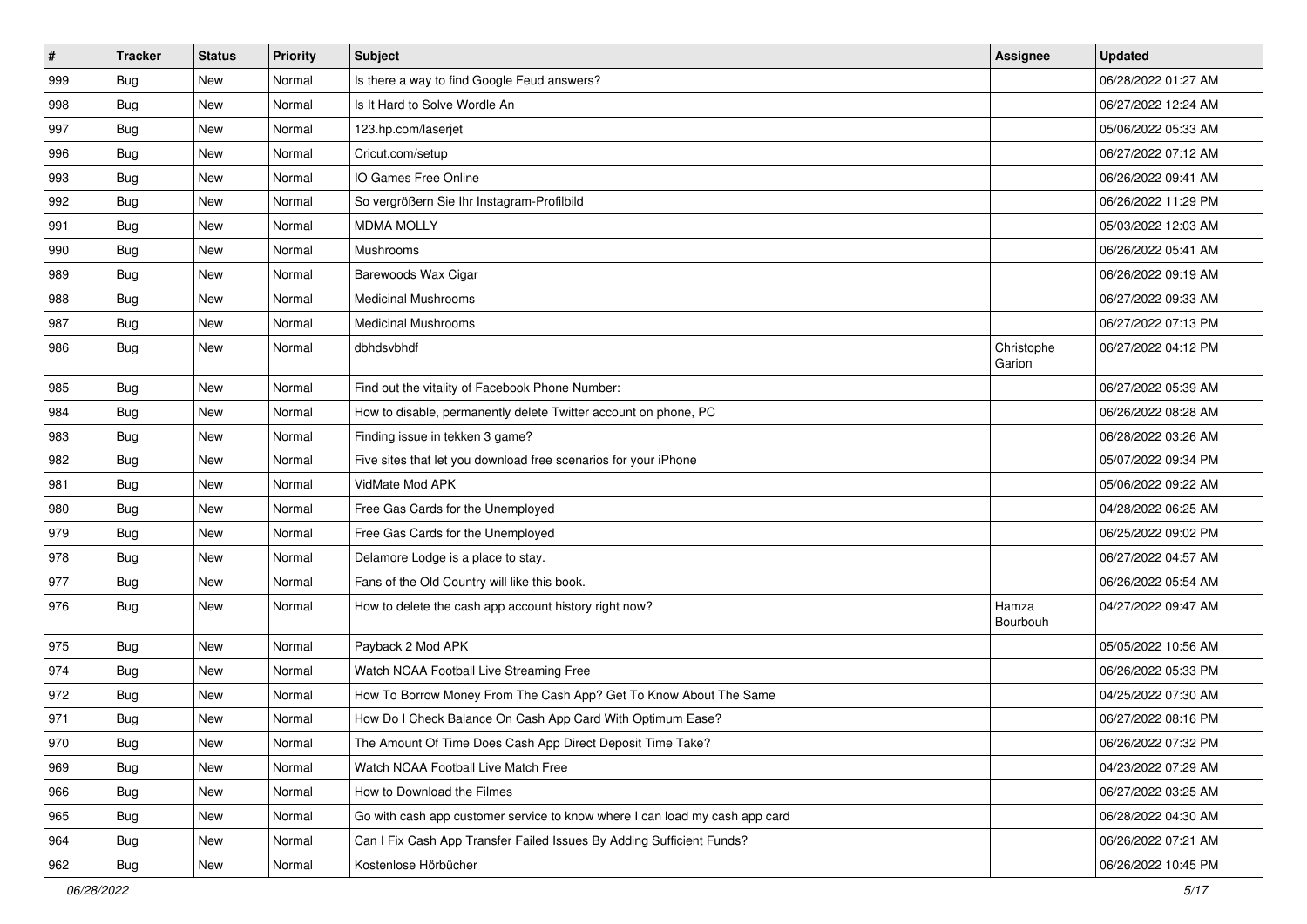| $\vert$ # | <b>Tracker</b> | <b>Status</b> | <b>Priority</b> | Subject                                                                                | Assignee               | <b>Updated</b>      |
|-----------|----------------|---------------|-----------------|----------------------------------------------------------------------------------------|------------------------|---------------------|
| 961       | <b>Bug</b>     | New           | Normal          | TeaTv is an Android                                                                    |                        | 06/26/2022 02:02 PM |
| 959       | Bug            | New           | Normal          | Get connected with cash app team-How to get money off cash app at walmart without card |                        | 06/27/2022 08:52 AM |
| 958       | Bug            | <b>New</b>    | Normal          | Avail Cash app support service to know Sutton bank cash app number                     |                        | 06/26/2022 08:46 AM |
| 957       | Bug            | <b>New</b>    | Normal          | From Where I Can Get Cheap Writing Services?                                           |                        | 04/20/2022 05:06 AM |
| 956       | Bug            | <b>New</b>    | Normal          | FNF Free Mods Online                                                                   |                        | 06/25/2022 09:59 PM |
| 955       | Bug            | New           | Normal          | How Long Does Verification Take On Cash App If You Apply For The Verification?         | Christophe<br>Garion   | 06/25/2022 10:50 PM |
| 954       | Bug            | <b>New</b>    | Normal          | AZ Screen Recorder Mod                                                                 |                        | 06/25/2022 11:24 PM |
| 953       | Bug            | <b>New</b>    | Normal          | Manga Dogs - Read Your Favorite Comics on Your Smartphone                              |                        | 06/27/2022 03:53 PM |
| 952       | Bug            | <b>New</b>    | Normal          | Canon IJ Network Tool                                                                  |                        | 06/26/2022 10:35 AM |
| 951       | Bug            | New           | Normal          | Canon.com/ijsetup                                                                      |                        | 06/27/2022 07:56 PM |
| 950       | Bug            | <b>New</b>    | Normal          | ij.start canon                                                                         |                        | 06/26/2022 04:35 AM |
| 949       | Bug            | <b>New</b>    | Normal          | <b>Educational Games</b>                                                               |                        | 06/15/2022 09:11 PM |
| 948       | Bug            | New           | Normal          | Canon IJ Network Tool                                                                  |                        | 06/27/2022 09:30 PM |
| 947       | Bug            | New           | Normal          | is Disney Now and Disney Plus different?                                               |                        | 04/14/2022 09:53 AM |
| 946       | Bug            | New           | Normal          | What is Plex and Is Plex Legal?                                                        |                        | 06/26/2022 05:23 AM |
| 945       | Bug            | <b>New</b>    | Normal          | TikTok 18 Mod Apk For Your Android                                                     |                        | 04/13/2022 09:32 AM |
| 943       | Bug            | <b>New</b>    | Normal          | ij.start canon                                                                         |                        | 04/13/2022 08:52 AM |
| 942       | <b>Bug</b>     | New           | Normal          | Canon IJ Network Tool                                                                  |                        | 04/13/2022 08:45 AM |
| 941       | Bug            | New           | Normal          | is Disney Now and Disney Plus different?                                               |                        | 06/26/2022 12:10 PM |
| 940       | Bug            | <b>New</b>    | Normal          | What is Plex and Is Plex Legal?                                                        |                        | 06/26/2022 04:50 PM |
| 939       | Bug            | New           | Normal          | Ability to change sound notifications                                                  | Christophe<br>Garion   | 06/27/2022 11:29 PM |
| 938       | Bug            | <b>New</b>    | Normal          | Would you like to have your own ringtone                                               | Christophe<br>Garion   | 06/26/2022 09:54 PM |
| 936       | Bug            | <b>New</b>    | Normal          | Avantages de l'extension AliTools pour faire du shopping sur Aliexpress                | Pierre-Loïc<br>Garoche | 04/12/2022 11:35 AM |
| 935       | <b>Bug</b>     | New           | Normal          | MovieBox Pro Apk - Watch Movies and TV Shows on Your Android Phone                     |                        | 06/26/2022 04:11 AM |
| 934       | Bug            | <b>New</b>    | Normal          | MovieBox Pro Apk - Watch Movies and TV Shows on Your Android Phone                     |                        | 05/10/2022 11:01 AM |
| 933       | <b>Bug</b>     | <b>New</b>    | Normal          | How Can I Watch Movies on My Mobile Phone                                              |                        | 06/24/2022 12:55 AM |
| 932       | Bug            | New           | Normal          | The best epic, long-playing PC games will consume days of your life.                   |                        | 05/15/2022 07:44 PM |
| 930       | <b>Bug</b>     | New           | Normal          | The best free games online                                                             |                        | 04/12/2022 09:05 AM |
| 929       | Bug            | New           | Normal          | Canon IJ Network Tool                                                                  |                        | 04/12/2022 08:32 AM |
| 928       | Bug            | New           | Normal          | How Does Sutton Bank Cash App Customer Service Help In Answering Your Questions?       |                        | 04/12/2022 11:36 AM |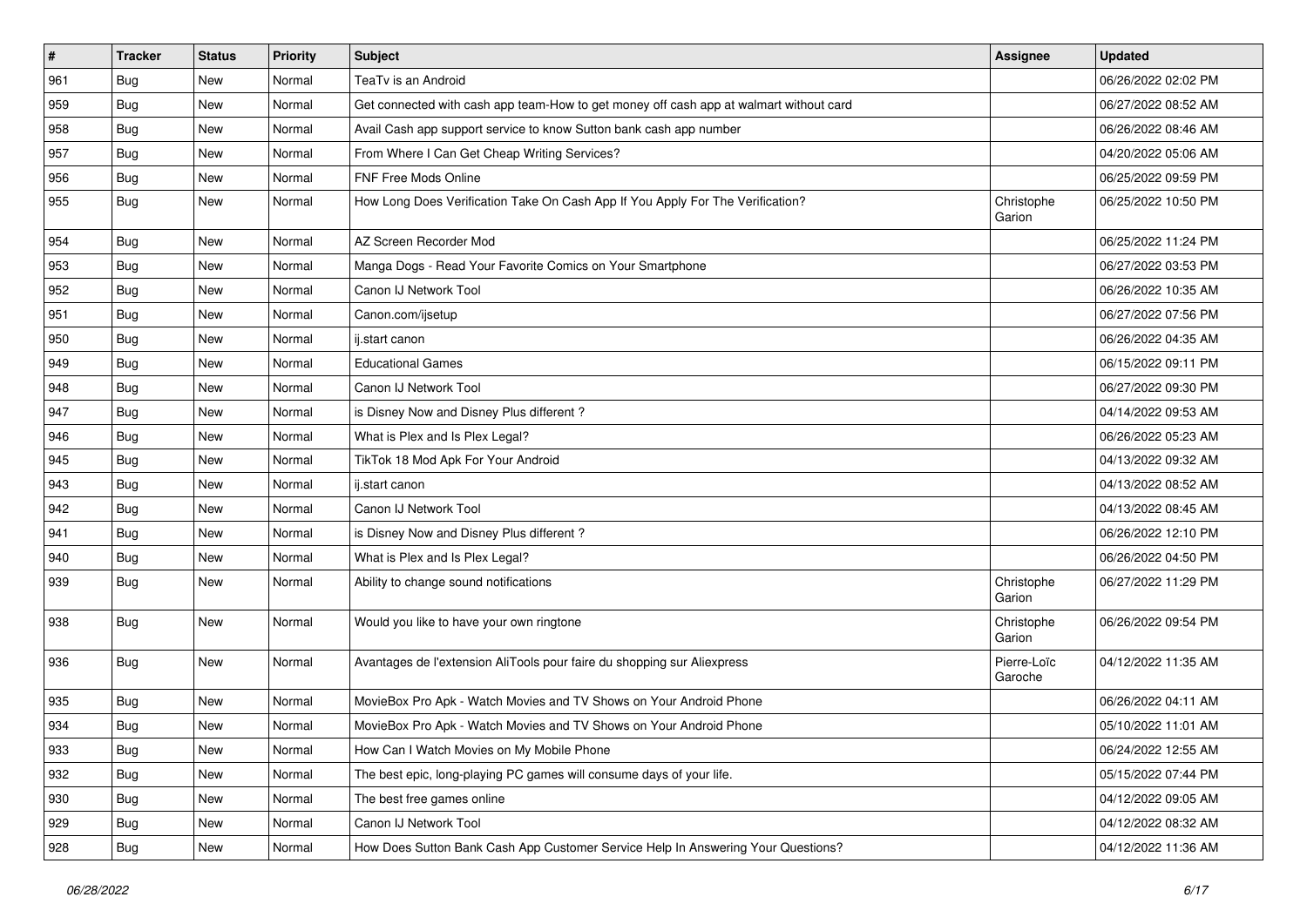| $\sharp$ | <b>Tracker</b> | <b>Status</b> | Priority | <b>Subject</b>                                                            | <b>Assignee</b> | <b>Updated</b>      |
|----------|----------------|---------------|----------|---------------------------------------------------------------------------|-----------------|---------------------|
| 926      | <b>Bug</b>     | New           | Normal   | tavor 7                                                                   |                 | 06/22/2022 05:08 PM |
| 925      | <b>Bug</b>     | New           | Normal   | tavor 7                                                                   |                 | 06/15/2022 03:45 AM |
| 924      | Bug            | New           | Normal   | buy tec 9                                                                 |                 | 04/11/2022 02:54 PM |
| 923      | Bug            | New           | Normal   | frenchies for sale                                                        |                 | 04/11/2022 02:35 PM |
| 922      | Bug            | New           | Normal   | Why Is The Need For Assignment Writing Services?                          |                 | 06/28/2022 06:59 AM |
| 921      | <b>Bug</b>     | New           | Normal   | Canon IJ Network Tool                                                     |                 | 04/11/2022 09:00 AM |
| 920      | Bug            | New           | Normal   | Where I Can Get Essay Writing Services?                                   |                 | 04/11/2022 08:35 AM |
| 918      | <b>Bug</b>     | New           | Normal   | Antivirus for IOS                                                         |                 | 06/16/2022 10:36 PM |
| 917      | Bug            | New           | Normal   | Random Person Sent Me Money on Cash App-find solution?                    |                 | 04/09/2022 12:32 PM |
| 916      | Bug            | New           | Normal   | How long does it take to write a book?                                    |                 | 04/07/2022 12:15 PM |
| 915      | <b>Bug</b>     | New           | Normal   | Finance dissertation writing                                              |                 | 04/07/2022 09:22 AM |
| 914      | Bug            | New           | Normal   | Wordle: how to play fashion games for free?                               |                 | 04/07/2022 08:30 AM |
| 913      | Bug            | New           | Normal   | Canon IJ Network Tool                                                     |                 | 04/07/2022 06:21 AM |
| 912      | Bug            | New           | Normal   | <b>Cuphead Mobile Game Review</b>                                         |                 | 06/09/2022 10:14 AM |
| 911      | Bug            | New           | Normal   | Aluminum Windows & Doors                                                  |                 | 04/06/2022 08:10 PM |
| 910      | Bug            | New           | Normal   | Each content looks unisize or not formated                                |                 | 04/06/2022 11:21 AM |
| 909      | Bug            | New           | Normal   | Toca Life World APK                                                       |                 | 04/06/2022 04:52 AM |
| 908      | Bug            | New           | Normal   | Toca Life World APK                                                       |                 | 04/06/2022 03:18 AM |
| 907      | Bug            | New           | Normal   | Canon IJ Network Tool                                                     |                 | 04/04/2022 10:43 AM |
| 906      | Bug            | New           | Normal   | How To Change Cash App From Business To Personal Account For Any Reasons? |                 | 04/04/2022 09:57 AM |
| 905      | <b>Bug</b>     | New           | Normal   | MINI MILITIA MOD APK                                                      |                 | 05/19/2022 01:54 PM |
| 898      | Bug            | New           | Normal   | Shadow Fight 2 Mod APK                                                    |                 | 04/02/2022 09:17 AM |
| 897      | Bug            | New           | Normal   | Slot Pulsa Pragmatic Play                                                 | Xavier Thirioux | 04/01/2022 12:08 PM |
| 895      | <b>Bug</b>     | New           | Normal   | Cash App Scams                                                            |                 | 06/18/2022 02:36 PM |
| 893      | Bug            | New           | Normal   | klingeltone                                                               |                 | 04/13/2022 11:06 AM |
| 892      | Bug            | New           | Normal   | Good game                                                                 |                 | 04/01/2022 09:15 AM |
| 891      | <b>Bug</b>     | New           | Normal   | The most interesting game today, have you tried it?                       |                 | 04/01/2022 09:17 AM |
| 889      | <b>Bug</b>     | New           | Normal   | What is Plex and how it's work?                                           |                 | 04/01/2022 09:14 AM |
| 888      | <b>Bug</b>     | New           | Normal   | Is the Fox News Channel on Roku free?                                     |                 | 04/25/2022 08:04 AM |
| 887      | <b>Bug</b>     | New           | Normal   | What is Plex and how it's work?                                           |                 | 04/01/2022 09:16 AM |
| 886      | <b>Bug</b>     | New           | Normal   | Is the Fox News Channel on Roku free?                                     |                 | 06/28/2022 08:29 AM |
| 885      | Bug            | New           | Normal   | How to Install the Tele Latino App For Android                            |                 | 03/28/2022 04:10 AM |
| 884      | <b>Bug</b>     | New           | Normal   | Why do Subway Surfers popular                                             |                 | 04/01/2022 09:16 AM |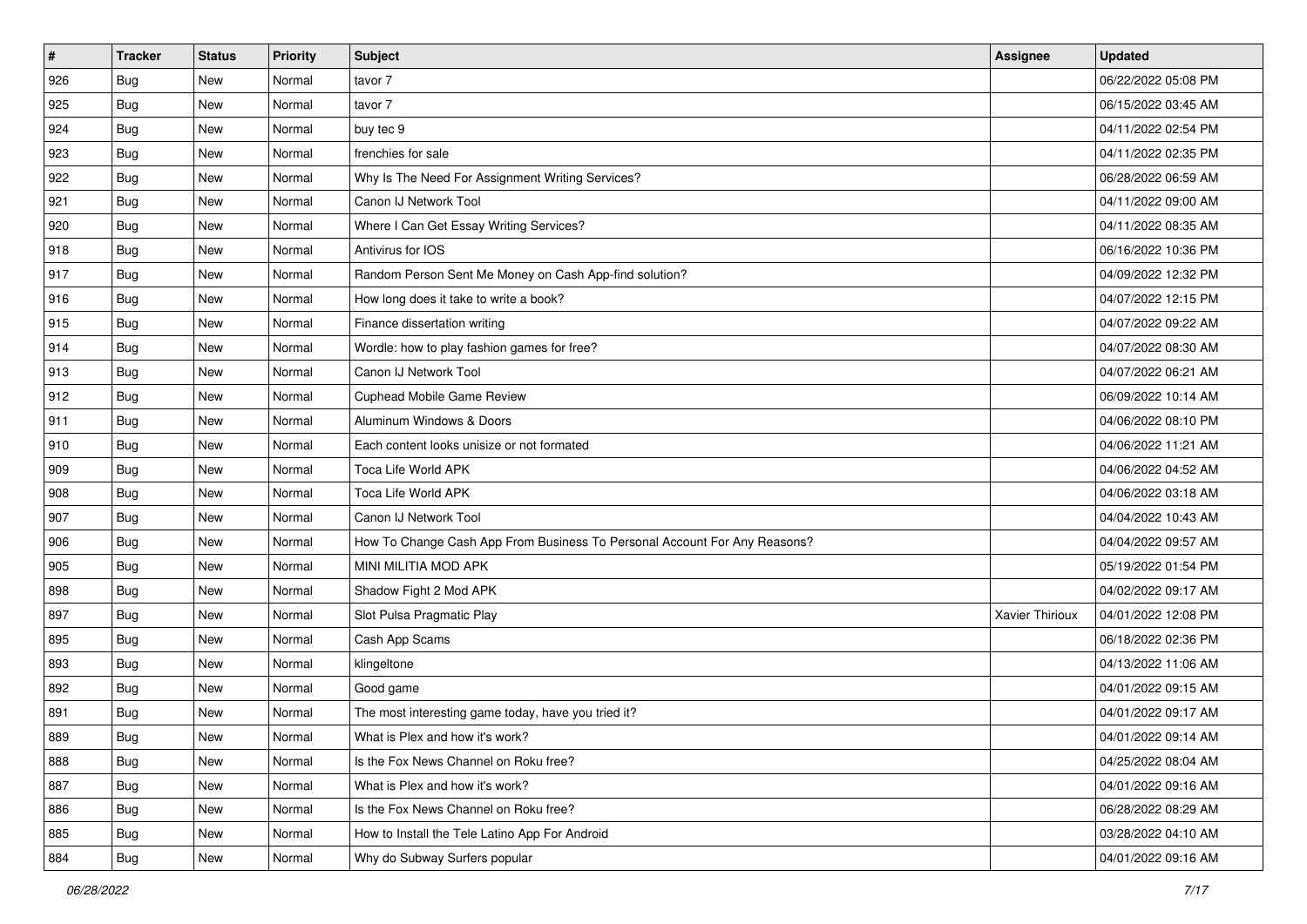| $\sharp$ | <b>Tracker</b> | <b>Status</b> | Priority | <b>Subject</b>                                                                   | <b>Assignee</b>        | <b>Updated</b>      |
|----------|----------------|---------------|----------|----------------------------------------------------------------------------------|------------------------|---------------------|
| 883      | <b>Bug</b>     | New           | Normal   | Langweilen Sie sich jemals bei der gleichen alten Schriftart auf Instagram?      |                        | 04/01/2022 09:16 AM |
| 882      | Bug            | New           | Normal   | How to change bank account on cash app?                                          |                        | 04/01/2022 09:16 AM |
| 880      | Bug            | New           | Normal   | Why do Subway Surfers popular                                                    |                        | 04/01/2022 09:16 AM |
| 878      | <b>Bug</b>     | New           | Normal   | Wie ist instazoom hilfreich beim Herunterladen von Instagram-Profilbildern       |                        | 04/08/2022 09:28 PM |
| 876      | Bug            | New           | Normal   | Download Full-Size Profile Pictures of Your Favorite Users With InstaDP          |                        | 04/01/2022 09:12 AM |
| 875      | <b>Bug</b>     | New           | Normal   | Red ball game                                                                    |                        | 04/01/2022 09:15 AM |
| 874      | Bug            | New           | Normal   | Cómo descargar Minecraft Apk                                                     |                        | 06/26/2022 08:01 AM |
| 873      | <b>Bug</b>     | New           | Normal   | Klingeltöne mp3                                                                  |                        | 04/13/2022 11:03 AM |
| 872      | Bug            | New           | Normal   | Poppy Playtime Horror Game Free                                                  |                        | 04/01/2022 09:11 AM |
| 870      | Bug            | New           | Normal   | Mahjong Solitaire                                                                |                        | 04/01/2022 09:12 AM |
| 869      | <b>Bug</b>     | New           | Normal   | Sonnerie Post Malone 2022                                                        |                        | 04/13/2022 11:05 AM |
| 865      | <b>Bug</b>     | New           | Normal   | Canon IJ Printer Utility                                                         |                        | 05/18/2022 07:24 PM |
| 864      | Bug            | New           | Normal   | Canon IJ Network Tool                                                            |                        | 04/01/2022 09:14 AM |
| 863      | <b>Bug</b>     | New           | Normal   | Canon IJ Network Tool                                                            |                        | 04/01/2022 09:12 AM |
| 862      | <b>Bug</b>     | New           | Normal   | none                                                                             |                        | 04/01/2022 09:11 AM |
| 860      | <b>Bug</b>     | New           | Normal   | pokemon guide                                                                    | Pierre-Loïc<br>Garoche | 06/18/2022 08:18 PM |
| 859      | Bug            | New           | Normal   | Canon IJ Network Tool                                                            |                        | 04/01/2022 09:13 AM |
| 858      | Bug            | New           | Normal   | opourid                                                                          | Christophe<br>Garion   | 04/01/2022 09:13 AM |
| 857      | Bug            | New           | Normal   | Welcome to the world of classic retro games                                      |                        | 04/01/2022 09:13 AM |
| 856      | Bug            | New           | Normal   | Online Classes Assistance Help For Student                                       |                        | 04/01/2022 09:13 AM |
| 855      | Bug            | <b>New</b>    | Normal   | Online Classes Assistance Help For Student                                       |                        | 04/01/2022 09:13 AM |
| 854      | <b>Bug</b>     | New           | Normal   | How To Resolve Password Problems Through Facebook Customer Service?              |                        | 04/09/2022 06:11 PM |
| 853      | <b>Bug</b>     | New           | Normal   | what is dr laser                                                                 |                        | 04/01/2022 09:13 AM |
| 852      | <b>Bug</b>     | New           | Normal   | How to cancel your French Bee flight within 24 hours?                            |                        | 04/01/2022 09:13 AM |
| 851      | Bug            | New           | Normal   | Laden Sie den kostenlosen MP3-Klingelton für Ihr Mobiltelefon herunter           |                        | 04/01/2022 09:14 AM |
| 850      | <b>Bug</b>     | New           | Normal   | Puppy Playtime APK Android                                                       |                        | 04/01/2022 09:14 AM |
| 849      | Bug            | New           | Normal   | FutEmax App Apk - Watch Soccer, Fantasy Football, And More On Your Mobile Device |                        | 04/01/2022 09:04 AM |
| 844      | <b>Bug</b>     | New           | Normal   | To know Chime Routing Number call on the helpline number                         |                        | 04/01/2022 08:58 AM |
| 843      | <b>Bug</b>     | New           | Normal   | Canon IJ Network Tool                                                            |                        | 04/01/2022 08:58 AM |
| 842      | <b>Bug</b>     | New           | Normal   | Join the fun game                                                                |                        | 04/01/2022 08:58 AM |
| 841      | <b>Bug</b>     | New           | Normal   | How do I activate FOX NOW?                                                       |                        | 04/01/2022 08:58 AM |
| 840      | <b>Bug</b>     | New           | Normal   | Is Tubi really free and legal?                                                   |                        | 04/01/2022 08:58 AM |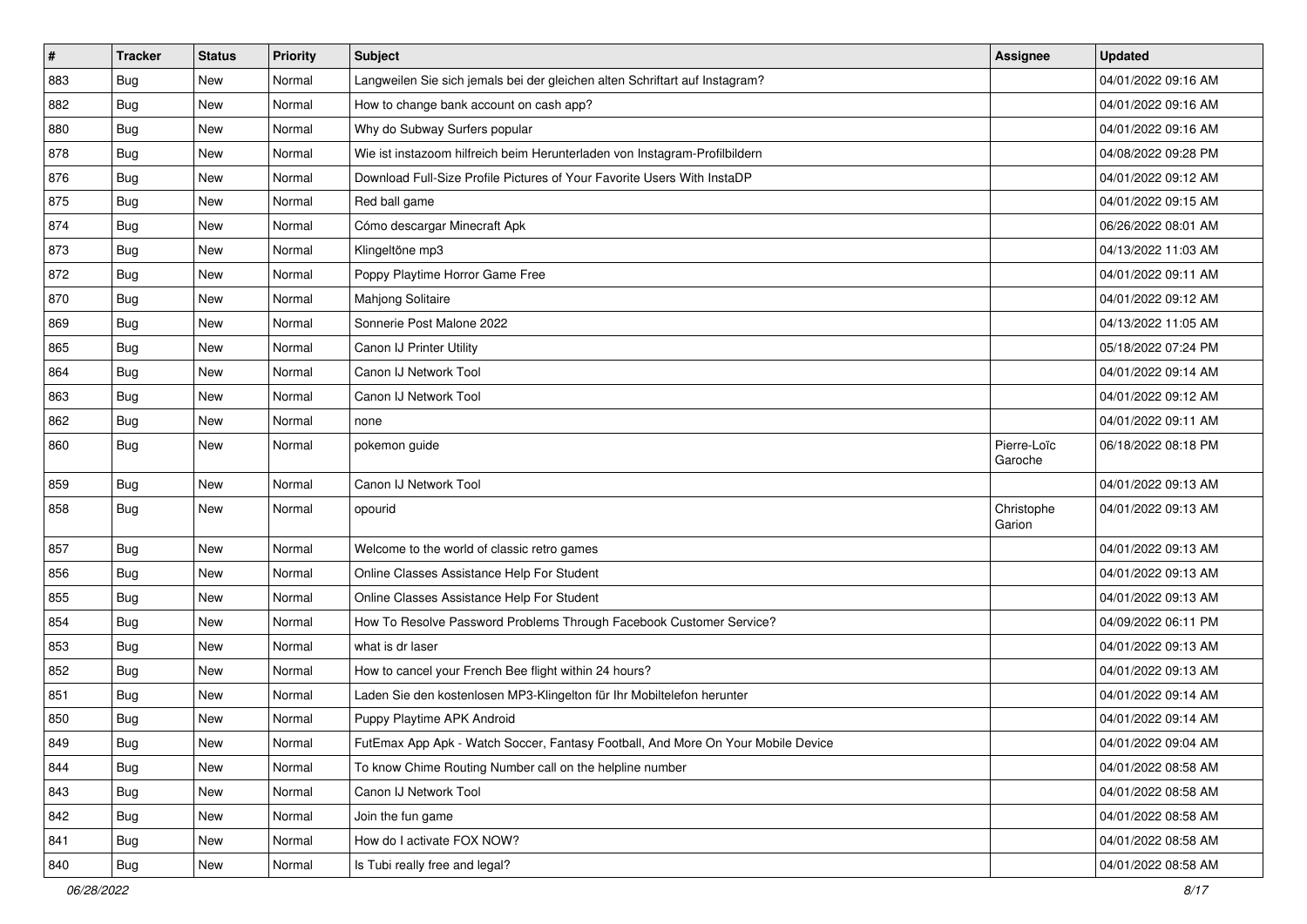| $\vert$ # | <b>Tracker</b> | <b>Status</b> | <b>Priority</b> | <b>Subject</b>                                                | <b>Assignee</b>        | <b>Updated</b>      |
|-----------|----------------|---------------|-----------------|---------------------------------------------------------------|------------------------|---------------------|
| 839       | <b>Bug</b>     | New           | Normal          | How do I activate FOX NOW?                                    |                        | 04/01/2022 08:58 AM |
| 838       | Bug            | <b>New</b>    | Normal          | Celebrity Hunter Mod apk - Como instalá-lo                    |                        | 04/01/2022 08:58 AM |
| 837       | Bug            | <b>New</b>    | Normal          | To Create An Instagram Story                                  | Pierre-Loïc<br>Garoche | 04/01/2022 08:58 AM |
| 836       | Bug            | <b>New</b>    | Normal          | What Is The Required Amount To Pay As Cash App Clearance Fee? |                        | 04/01/2022 09:00 AM |
| 835       | Bug            | New           | Normal          | Build your strong army with Taming io                         |                        | 04/01/2022 08:59 AM |
| 834       | Bug            | <b>New</b>    | Normal          | Grasp the secret to relieve stress and fatigue                |                        | 04/01/2022 08:57 AM |
| 833       | Bug            | New           | Normal          | Does Direct Deposit Hit Chime- seek Chime Customer Service    |                        | 04/01/2022 08:59 AM |
| 832       | Bug            | New           | Normal          | Choque Royale Mod Apk                                         |                        | 04/01/2022 08:59 AM |
| 831       | Bug            | New           | Normal          | Build and shoot                                               |                        | 05/29/2022 04:47 PM |
| 830       | Bug            | New           | Normal          | Poppy Playtime APK                                            |                        | 06/27/2022 10:31 PM |
| 829       | <b>Bug</b>     | New           | Normal          | Write My Dissertation For Me UK                               | Pierre-Loïc<br>Garoche | 06/26/2022 04:13 AM |
| 828       | Bug            | <b>New</b>    | Normal          | Nursery management                                            |                        | 06/13/2022 08:55 AM |
| 827       | Bug            | New           | Normal          | Come To Know The Required Steps To Unlock Cash App Account    |                        | 04/01/2022 08:59 AM |
| 826       | Bug            | New           | Normal          | How to Dowload MXL TV Premium                                 |                        | 05/26/2022 03:34 PM |
| 825       | <b>Bug</b>     | New           | Normal          | Lucky Patcher Download                                        |                        | 06/26/2022 06:09 PM |
| 822       | Bug            | <b>New</b>    | Normal          | Dowload Your Boyfriend Game                                   |                        | 06/28/2022 04:56 AM |
| 821       | <b>Bug</b>     | New           | Normal          | Nicoo - A Review of the Popular Battle Royale Game            |                        | 06/28/2022 08:30 AM |
| 820       | <b>Bug</b>     | New           | Normal          | Metal Slug Apk para Android                                   |                        | 06/27/2022 07:22 PM |
| 819       | Bug            | <b>New</b>    | Normal          | Metal Slug Apk para Android                                   |                        | 06/27/2022 09:35 AM |
| 818       | Bug            | New           | Normal          | Have you ever played a basketball game?                       | Corentin<br>Lauverjat  | 04/01/2022 08:55 AM |
| 817       | Bug            | New           | Normal          | Pacman 30th Anniversary                                       |                        | 06/27/2022 11:47 AM |
| 816       | Bug            | New           | Normal          | Play Scribble io fun with everyone                            |                        | 06/28/2022 12:09 AM |
| 815       | Bug            | <b>New</b>    | Normal          | how do i call cash app customer service                       | Xavier Thirioux        | 06/26/2022 10:54 PM |
| 814       | Bug            | New           | Normal          | Stage Fright Cure                                             | Pierre-Loïc<br>Garoche | 06/28/2022 12:31 AM |
| 811       | <b>Bug</b>     | <b>New</b>    | Normal          | Canon IJ Network Tool                                         |                        | 06/28/2022 06:12 AM |
| 809       | <b>Bug</b>     | New           | Normal          | Smash Karts - immerse yourself in the exciting race           |                        | 06/28/2022 01:55 AM |
| 808       | Bug            | New           | Normal          | Sinnvolle Guten-Morgen-Grüße                                  |                        | 06/27/2022 05:41 AM |
| 807       | Bug            | New           | Normal          | 1v1Battle is a strategic action 'Build and shoot' game        |                        | 06/27/2022 06:52 AM |
| 805       | Bug            | New           | Normal          | Ketamine Online Store                                         | Christophe<br>Garion   | 06/27/2022 05:01 AM |
| 804       | Bug            | New           | Normal          | Review                                                        |                        | 06/27/2022 08:38 PM |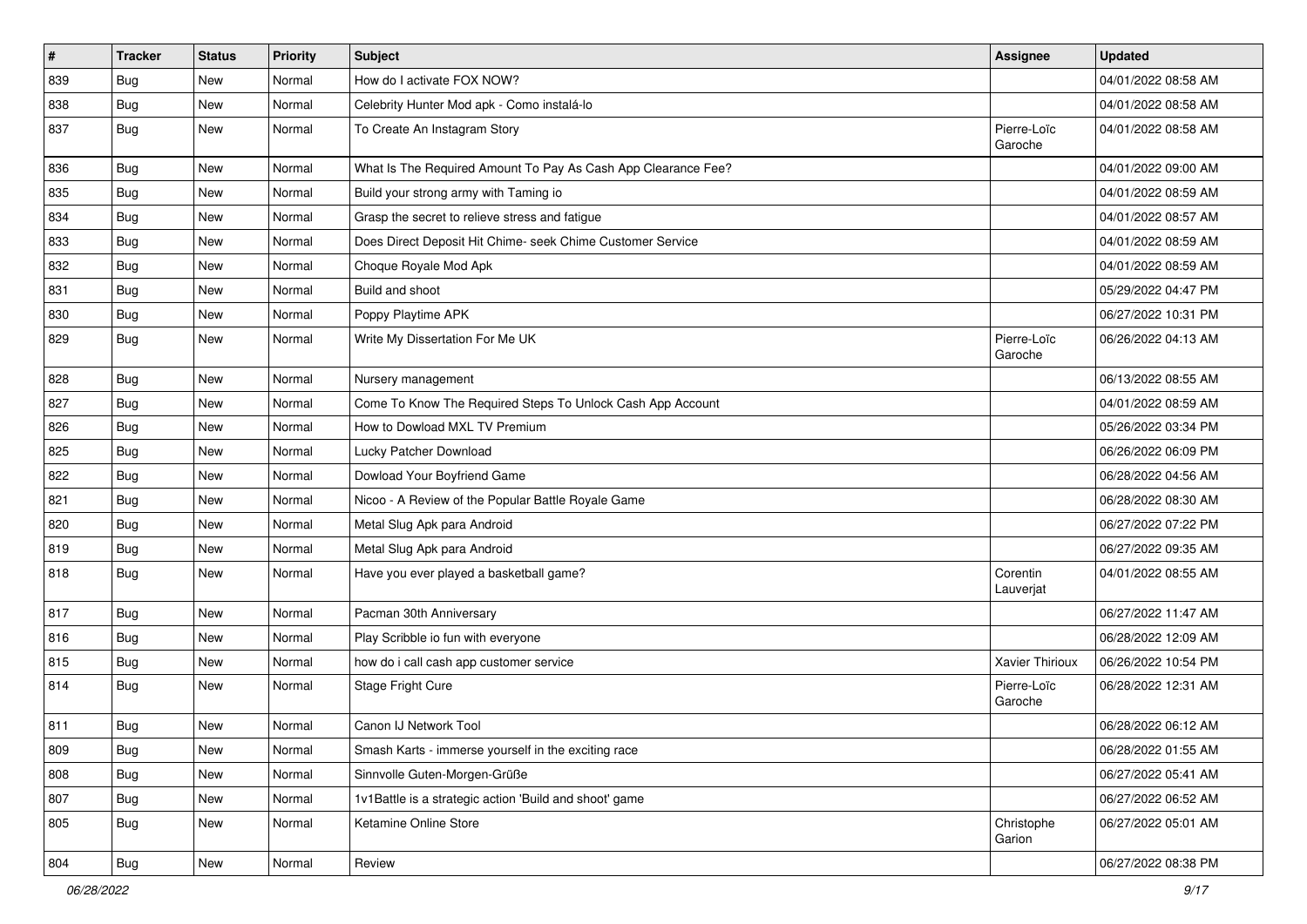| $\vert$ # | <b>Tracker</b> | <b>Status</b> | <b>Priority</b> | <b>Subject</b>                                                                | <b>Assignee</b>        | <b>Updated</b>      |
|-----------|----------------|---------------|-----------------|-------------------------------------------------------------------------------|------------------------|---------------------|
| 802       | <b>Bug</b>     | New           | Normal          | Who Is an ETL Engineer                                                        |                        | 06/28/2022 02:03 AM |
| 801       | Bug            | <b>New</b>    | Normal          | Who Is an ETL Engineer                                                        |                        | 06/27/2022 12:25 PM |
| 800       | Bug            | New           | Normal          | Who Is an ETL Engineer                                                        |                        | 06/25/2022 10:31 PM |
| 799       | <b>Bug</b>     | New           | Normal          | Who Is an ETL Engineer                                                        |                        | 06/28/2022 02:51 AM |
| 798       | Bug            | <b>New</b>    | Normal          | Who Is an ETL Engineer                                                        |                        | 06/27/2022 09:48 AM |
| 797       | Bug            | New           | Normal          | Psychedelic                                                                   | Christophe<br>Garion   | 06/27/2022 06:07 AM |
| 796       | Bug            | <b>New</b>    | Normal          | How Does Cash App ++ actually work and What is the process of it              |                        | 06/22/2022 07:03 AM |
| 795       | Bug            | New           | Normal          | Drift Boss - Exciting Race                                                    |                        | 06/26/2022 06:32 PM |
| 792       | Bug            | <b>New</b>    | Normal          | What is Google Camera Mod?                                                    |                        | 06/27/2022 10:20 AM |
| 791       | Bug            | New           | Normal          | Samsnung TV Plus is not working                                               |                        | 04/01/2022 09:03 AM |
| 790       | <b>Bug</b>     | New           | Normal          | My app                                                                        |                        | 04/01/2022 09:03 AM |
| 789       | Bug            | <b>New</b>    | Normal          | Full version                                                                  |                        | 06/27/2022 01:00 PM |
| 788       | Bug            | New           | Normal          | Intro Maker Mod APK                                                           |                        | 06/28/2022 04:21 AM |
| 787       | Bug            | <b>New</b>    | Normal          | Assured Assignment Help                                                       |                        | 06/27/2022 05:19 PM |
| 786       | Bug            | New           | Normal          | Best Assignment Help in Australia & UK                                        |                        | 06/21/2022 09:28 PM |
| 785       | Bug            | New           | Normal          | How To Get Money Off Cash App Without Card Or With A Card?                    |                        | 06/27/2022 08:28 AM |
| 784       | Bug            | <b>New</b>    | Normal          | How To Add Money On Cash App Card And Check The Funds?                        |                        | 06/26/2022 01:43 PM |
| 783       | Bug            | New           | Normal          | How Do I Determine The Reasons And Solutions To Fix Cash App Transfer Failed? |                        | 06/27/2022 08:58 PM |
| 782       | Bug            | <b>New</b>    | Normal          | Comment faire une sonnerie téléphonique                                       |                        | 06/27/2022 11:56 PM |
| 781       | Bug            | <b>New</b>    | Normal          | Free Whatsapp Group to Join                                                   |                        | 06/28/2022 02:46 AM |
| 780       | Bug            | New           | Normal          | Best Whatsapp Modified APKs                                                   | Pierre-Loïc<br>Garoche | 06/27/2022 05:38 AM |
| 777       | Bug            | <b>New</b>    | Normal          | Obtain driving instructions using Google Maps.                                |                        | 06/27/2022 09:05 PM |
| 776       | Bug            | New           | Normal          | Wibargain                                                                     |                        | 06/28/2022 08:29 AM |
| 775       | Bug            | <b>New</b>    | Normal          | cash app                                                                      |                        | 02/14/2022 08:20 AM |
| 774       | <b>Bug</b>     | New           | Normal          | Follow proper initiatives                                                     |                        | 06/27/2022 07:54 PM |
| 773       | <b>Bug</b>     | New           | Normal          | Spades - Play online free                                                     |                        | 06/26/2022 07:18 PM |
| 772       | Bug            | New           | Normal          | united airlines baggage policy                                                |                        | 06/27/2022 10:53 PM |
| 771       | Bug            | New           | Normal          | united airlines baggage policy                                                |                        | 06/26/2022 07:19 AM |
| 770       | Bug            | <b>New</b>    | Normal          | Canon IJ Network Tool                                                         |                        | 06/27/2022 11:57 AM |
| 769       | Bug            | New           | Normal          | check my cash app                                                             |                        | 06/26/2022 08:33 PM |
| 768       | Bug            | New           | Normal          | Where can you buy best jackets online?                                        |                        | 06/26/2022 01:50 PM |
| 767       | <b>Bug</b>     | New           | Normal          | apkmod                                                                        |                        | 06/28/2022 01:24 AM |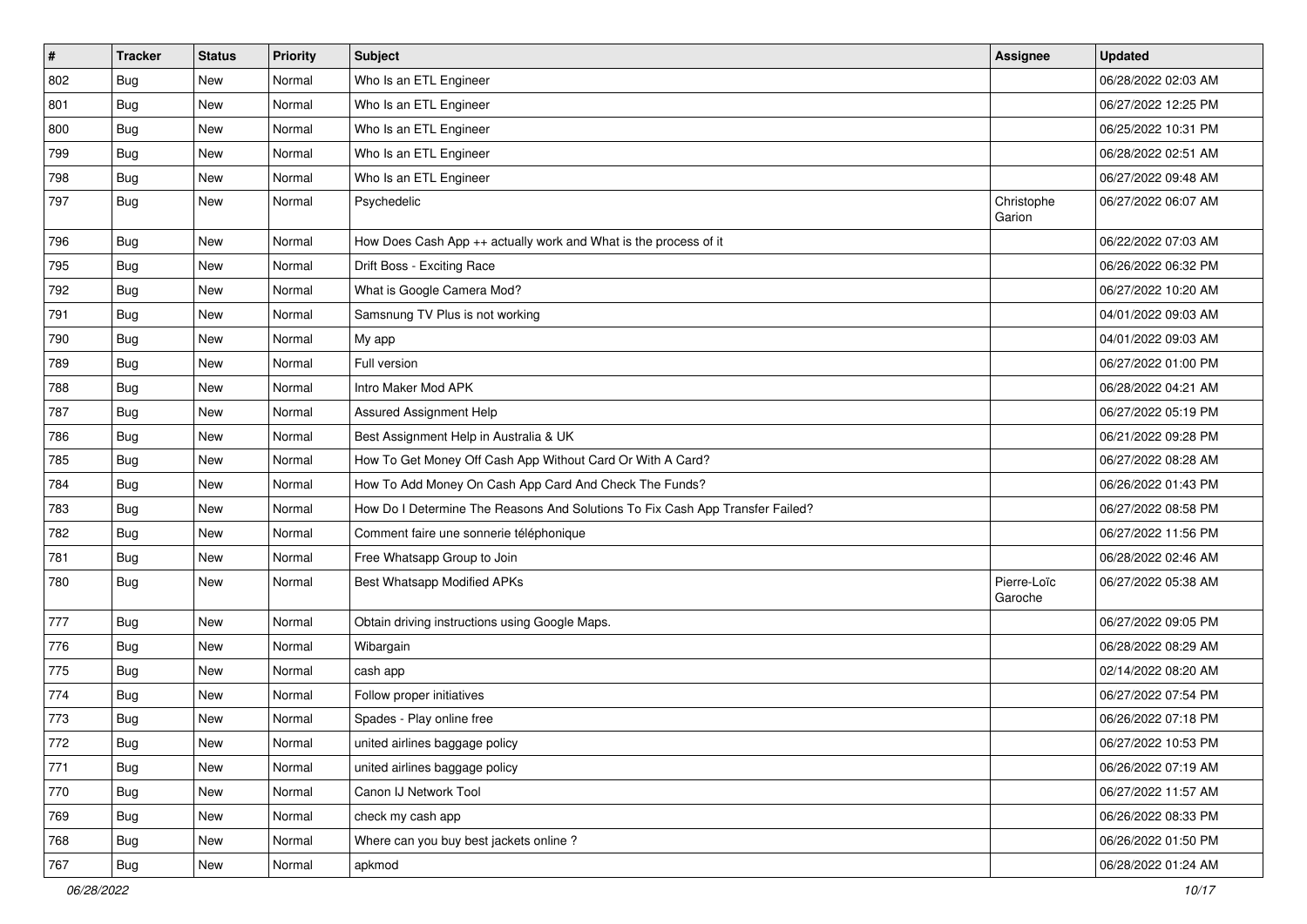| $\vert$ # | <b>Tracker</b> | <b>Status</b> | Priority | <b>Subject</b>                                                                                      | <b>Assignee</b>        | <b>Updated</b>      |
|-----------|----------------|---------------|----------|-----------------------------------------------------------------------------------------------------|------------------------|---------------------|
| 766       | <b>Bug</b>     | New           | Normal   | Pobreflix Mod APK Review                                                                            |                        | 06/28/2022 06:09 AM |
| 765       | <b>Bug</b>     | New           | Normal   | Follow proper initiatives to check my cash app                                                      |                        | 06/25/2022 10:08 AM |
| 764       | Bug            | New           | Normal   | What is available to see what I can watch HBO Max?                                                  |                        | 06/28/2022 03:59 AM |
| 762       | <b>Bug</b>     | New           | Normal   | How To Add Money To A Cash App Card If Struggling With Low Amount?                                  |                        | 06/27/2022 09:58 PM |
| 761       | Bug            | <b>New</b>    | Normal   | What is it about basketball that makes it so popular in the United States?                          | Corentin<br>Lauverjat  | 06/27/2022 08:40 PM |
| 760       | Bug            | <b>New</b>    | Normal   | apkmod                                                                                              |                        | 06/27/2022 04:13 PM |
| 759       | Bug            | New           | Normal   | Canon IJ Network Tool                                                                               | Pierre-Loïc<br>Garoche | 06/28/2022 06:30 AM |
| 758       | <b>Bug</b>     | <b>New</b>    | Normal   | How Do I Study Consistently For Hours?                                                              |                        | 06/27/2022 12:49 AM |
| 757       | <b>Bug</b>     | New           | Normal   | Why Is Issue of Car Maintenance so Famous for the Consumers?                                        |                        | 04/01/2022 09:01 AM |
| 754       | <b>Bug</b>     | New           | Normal   | Cómo descargar tonos gratis de teléfono celular                                                     |                        | 06/26/2022 01:56 PM |
| 753       | Bug            | <b>New</b>    | Normal   | onlineessaygrader                                                                                   |                        | 06/28/2022 05:55 AM |
| 752       | <b>Bug</b>     | New           | Normal   | Plagerism checker                                                                                   |                        | 06/26/2022 06:33 PM |
| 750       | <b>Bug</b>     | New           | Normal   | Create a Report Template                                                                            |                        | 06/26/2022 04:27 PM |
| 749       | Bug            | New           | Normal   | The Best Bubble Shooter Game for Android                                                            |                        | 06/26/2022 12:12 PM |
| 748       | <b>Bug</b>     | New           | Normal   | Il y a quelques façons d'obtenir des sonneries gratuites pour votre iPhone                          |                        | 06/26/2022 11:24 PM |
| 747       | Bug            | <b>New</b>    | Normal   | How to Install Tyflex Plus on Your Android Device                                                   |                        | 06/26/2022 08:16 AM |
| 744       | <b>Bug</b>     | New           | Normal   | <b>Pixel Survive</b>                                                                                |                        | 06/28/2022 05:13 AM |
| 743       | Bug            | New           | Normal   | They promote 'pixel art' contests and a 'game jam' related to the work and figure of Carlos Casares |                        | 04/15/2022 09:12 PM |
| 742       | Bug            | <b>New</b>    | Normal   | How Long Does Cash App Support Take To Respond For A Better Support?                                |                        | 06/25/2022 11:00 PM |
| 741       | Bug            | New           | Normal   | <b>Blockchain Technology Solutions</b>                                                              |                        | 06/26/2022 02:19 AM |
| 739       | <b>Bug</b>     | New           | Normal   | law dissertation help                                                                               |                        | 06/27/2022 06:12 PM |
| 738       | <b>Bug</b>     | New           | Normal   | How Much Amount Do I Get Using The Referral Code For Cash App?                                      |                        | 06/27/2022 03:58 PM |
| 737       | <b>Bug</b>     | New           | Normal   | How Do I Talk To A Live Person At Facebook If Anything Is Doubtful?                                 |                        | 06/27/2022 09:59 PM |
| 736       | Bug            | <b>New</b>    | Normal   | I Want to Edit in My Website (transfer-factor.net) Unfortunately, Unable to Edit It                 |                        | 06/24/2022 07:32 AM |
| 735       | <b>Bug</b>     | New           | Normal   | A quick fix of how to get money back from cash app stocks                                           |                        | 06/28/2022 03:12 AM |
| 734       | <b>Bug</b>     | New           | Normal   | DR. STRANGE: Multiverse of Scheduling Madness!                                                      |                        | 06/28/2022 07:07 AM |
| 733       | Bug            | New           | Normal   | How does one go about getting a book deal?                                                          |                        | 04/01/2022 09:33 AM |
| 732       | <b>Bug</b>     | New           | Normal   | Get rectifications steps about why cash app transfer failed                                         |                        | 06/26/2022 03:28 PM |
| 731       | Bug            | <b>New</b>    | Normal   | Avail Of Cash App Customer Service If Unable To Down Cash App Mobile App?                           |                        | 06/25/2022 08:36 PM |
| 730       | <b>Bug</b>     | New           | Normal   | Canon IJ Network Tool                                                                               |                        | 06/26/2022 05:51 PM |
| 729       | <b>Bug</b>     | New           | Normal   | Canon IJ Network Tool                                                                               |                        | 04/01/2022 09:33 AM |
| 728       | <b>Bug</b>     | New           | Normal   | Will Cash App refund money if scammed? Hitches With Optimum Ease                                    |                        | 06/26/2022 06:15 AM |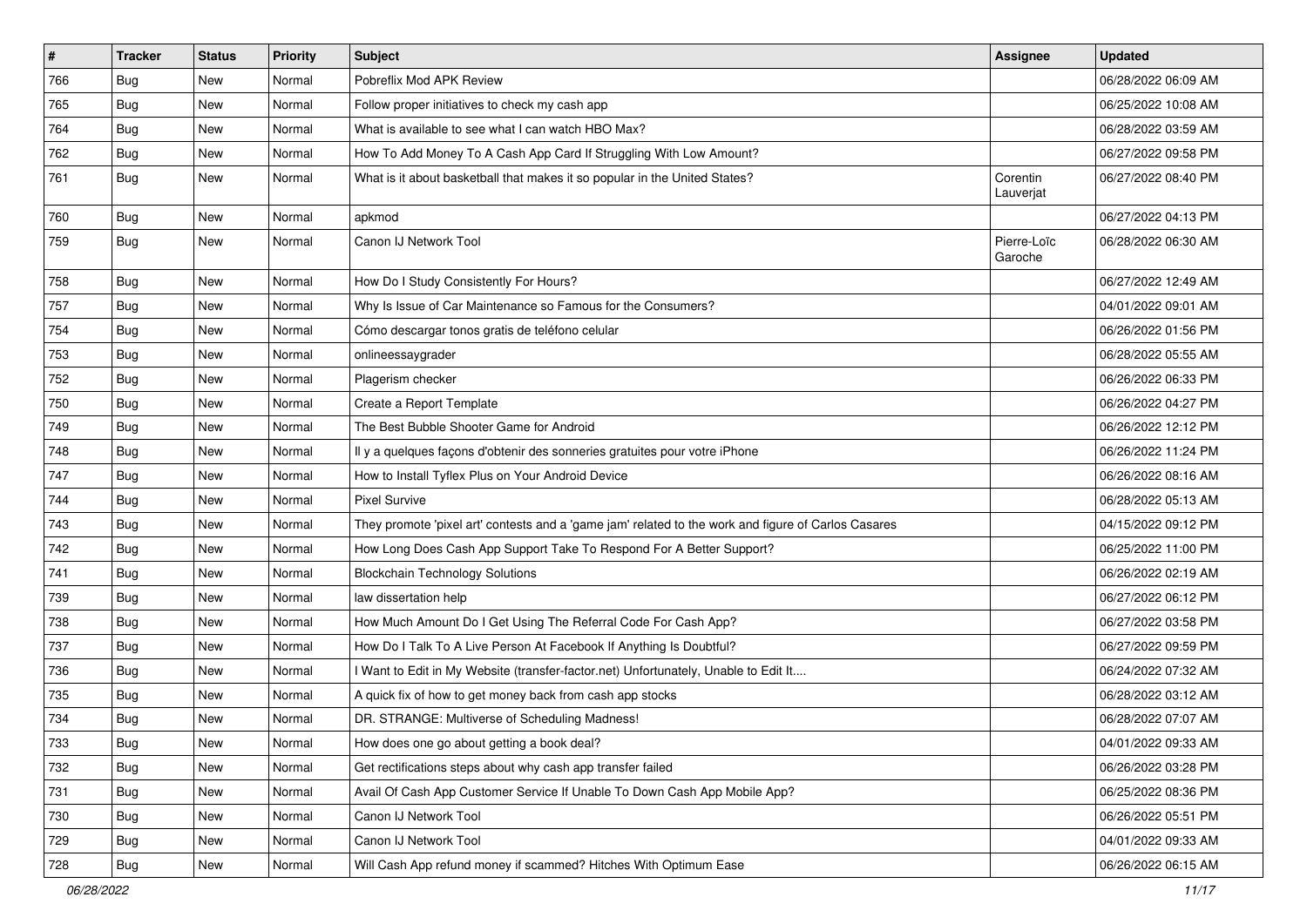| $\vert$ # | <b>Tracker</b> | <b>Status</b> | <b>Priority</b> | Subject                                                                      | <b>Assignee</b>        | <b>Updated</b>      |
|-----------|----------------|---------------|-----------------|------------------------------------------------------------------------------|------------------------|---------------------|
| 727       | <b>Bug</b>     | New           | Normal          | Drive for speed simulator mod apk                                            | Pierre-Loïc<br>Garoche | 06/27/2022 06:33 AM |
| 726       | <b>Bug</b>     | New           | Normal          | Mobile Application Development Services                                      |                        | 06/27/2022 09:10 AM |
| 724       | Bug            | New           | Normal          | Dial Chime Customer support number for a quick response                      |                        | 06/28/2022 07:24 AM |
| 722       | Bug            | New           | Normal          | Vergrößern Sie Instagram-Fotos mit instazoom                                 | Christophe<br>Garion   | 06/28/2022 07:21 AM |
| 721       | Bug            | New           | Normal          | Cómo instalar un Mod Apk                                                     |                        | 06/24/2022 09:39 PM |
| 720       | <b>Bug</b>     | New           | Normal          | How does Cash App Phone Number provide a quick treatment?                    |                        | 06/27/2022 08:02 AM |
| 719       | <b>Bug</b>     | New           | Normal          | How Do I Send \$5000 Through Cash App Account With Ease?                     |                        | 06/26/2022 10:14 PM |
| 717       | Bug            | <b>New</b>    | Normal          | Disney Plus Apk - Watch Movies and TV Shows on Your Device                   |                        | 06/27/2022 11:38 PM |
| 716       | <b>Bug</b>     | New           | Normal          | La celebración de un BabyShower.                                             |                        | 06/27/2022 12:29 PM |
| 715       | <b>Bug</b>     | New           | Normal          | Puppy Playtime Descargar gratis                                              |                        | 06/27/2022 01:57 PM |
| 714       | <b>Bug</b>     | New           | Normal          | Cuevana 3 Premium - Enjoy Your Favorite Movies and TV Shows on Your Smart TV |                        | 06/27/2022 11:43 PM |
| 712       | <b>Bug</b>     | New           | Normal          | <b>Tips and Tricks</b>                                                       |                        | 06/28/2022 02:40 AM |
| 711       | <b>Bug</b>     | New           | Normal          | Human Fall Flat Apk Download                                                 |                        | 06/25/2022 09:44 AM |
| 710       | <b>Bug</b>     | New           | Normal          | Take Necessary Assistance If You Are Unable Activate Cash App Card           |                        | 06/25/2022 09:26 PM |
| 709       | <b>Bug</b>     | New           | Normal          | How To Load Cash App Card At Walmart Without Having To Face Any Hassle?      |                        | 06/27/2022 10:30 AM |
| 708       | Bug            | New           | Normal          | Efficient ways to proceed with the cash app dispute process?                 |                        | 06/28/2022 04:03 AM |
| 707       | <b>Bug</b>     | New           | Normal          | Why Accounting Assignments Are Beneficial For The Students?                  | Pierre-Loïc<br>Garoche | 06/28/2022 07:29 AM |
| 706       | Bug            | New           | Normal          | How Can You Cancel A Cash App Payment Without Any Prior Information?         |                        | 06/26/2022 09:13 AM |
| 705       | <b>Bug</b>     | New           | Normal          | wuxiaworld                                                                   |                        | 06/28/2022 06:56 AM |
| 704       | Bug            | <b>New</b>    | Normal          | Reach support team of Chime Customer Service for instant help                |                        | 06/28/2022 04:57 AM |
| 703       | <b>Bug</b>     | New           | Normal          | For real-time help, dial Facebook customer service number                    |                        | 06/27/2022 12:08 PM |
| 702       | Bug            | New           | Normal          | Avail Chime Customer Service to know How To Get Chime Bank Statement         |                        | 06/28/2022 04:58 AM |
| 701       | <b>Bug</b>     | New           | Normal          | Why Law Essay Helper UK is Necessary?                                        |                        | 06/28/2022 08:12 AM |
| 700       | <b>Bug</b>     | New           | Normal          | Cómo descargar Poppy Playtime                                                |                        | 04/01/2022 09:30 AM |
| 699       | <b>Bug</b>     | New           | Normal          | Would you be able to utilize Cash App Twitch?                                |                        | 06/28/2022 03:12 AM |
| 697       | Bug            | New           | Normal          | How to Descargar Pura TV For Android                                         |                        | 06/27/2022 03:57 PM |
| 696       | <b>Bug</b>     | New           | Normal          | How to Install the TuMangaOnline App                                         |                        | 06/27/2022 02:49 AM |
| 695       | <b>Bug</b>     | New           | Normal          | Refer Listas IPTV Apk                                                        |                        | 06/27/2022 05:13 PM |
| 694       | <b>Bug</b>     | New           | Normal          | How to Get Guidance On How To Cash App Withdrawal Limit?                     | Christophe<br>Garion   | 06/27/2022 04:58 AM |
| 692       | <b>Bug</b>     | New           | Normal          | Esports 888b                                                                 |                        | 06/12/2022 10:04 AM |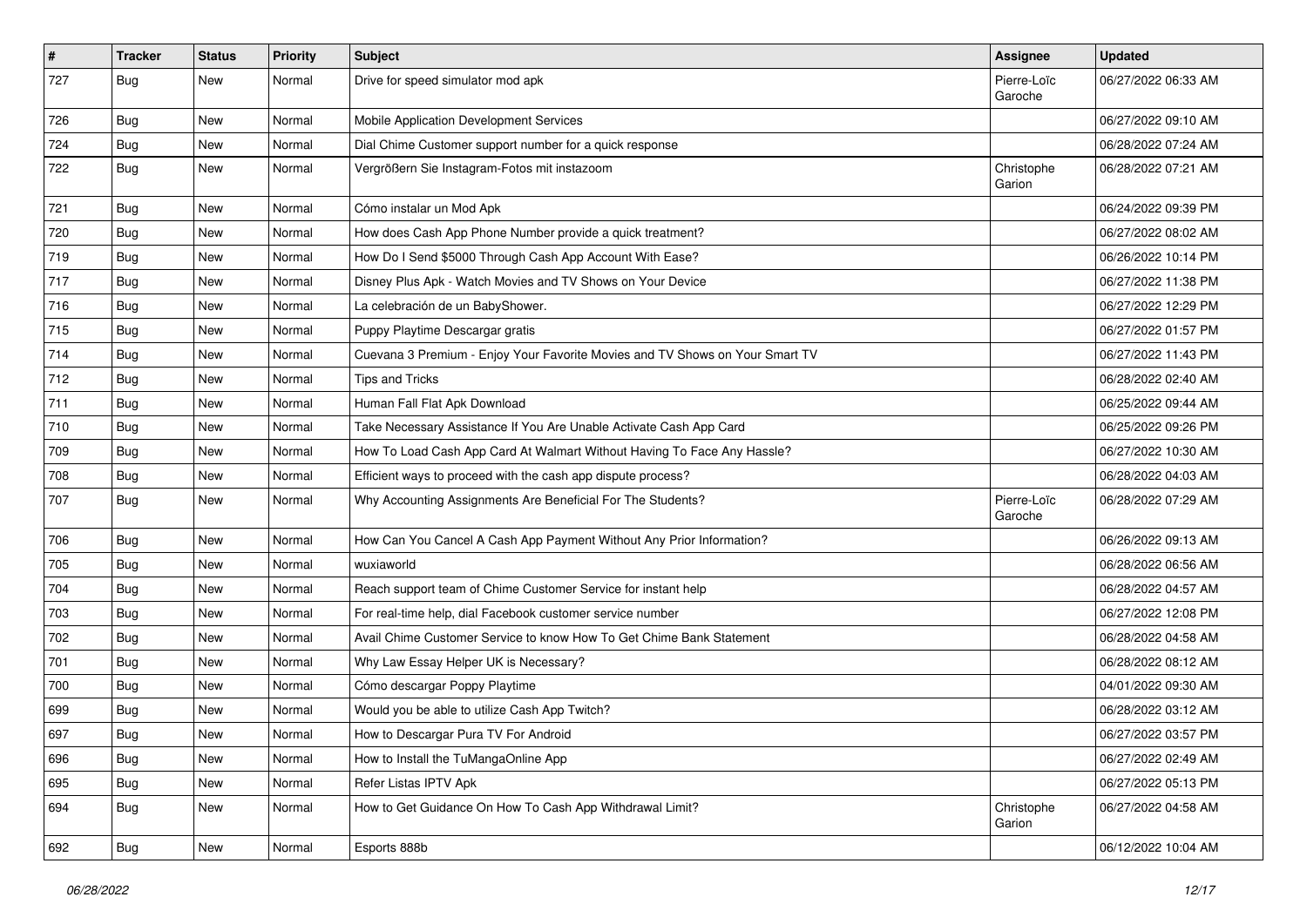| $\sharp$ | <b>Tracker</b> | <b>Status</b> | Priority | Subject                                                               | Assignee               | <b>Updated</b>      |
|----------|----------------|---------------|----------|-----------------------------------------------------------------------|------------------------|---------------------|
| 691      | Bug            | New           | Normal   | tea garden dublin                                                     |                        | 04/01/2022 09:31 AM |
| 690      | Bug            | <b>New</b>    | Normal   | campervan hire                                                        |                        | 06/26/2022 06:47 PM |
| 689      | Bug            | New           | Normal   | How to use twitch.tv/activate?                                        |                        | 06/27/2022 05:44 AM |
| 688      | Bug            | New           | Normal   | How to use twitch.tv/activate?                                        |                        | 06/24/2022 04:16 AM |
| 687      | Bug            | <b>New</b>    | Normal   | How to use twitch.tv/activate?                                        |                        | 06/28/2022 05:51 AM |
| 686      | Bug            | New           | Normal   | Welcome To The Most Demandable Mahipalpur Escorts Agency              |                        | 06/27/2022 03:45 PM |
| 684      | Bug            | New           | Normal   | Difference between paper map and online map                           |                        | 06/27/2022 09:55 PM |
| 682      | Bug            | New           | Normal   | Does Facebook customer service live chat allow to speak with someone? |                        | 06/27/2022 05:19 PM |
| 679      | <b>Bug</b>     | New           | Normal   | Word Finder helps you to play word games better                       |                        | 04/01/2022 09:34 AM |
| 678      | Bug            | <b>New</b>    | Normal   | How to be a winner in buidnow gg                                      |                        | 06/27/2022 04:47 PM |
| 677      | <b>Bug</b>     | New           | Normal   | Logo Design Services Near Me                                          |                        | 06/27/2022 07:18 PM |
| 676      | Bug            | New           | Normal   | Does Facebook customer service live chat allow to speak with someone? |                        | 04/01/2022 09:39 AM |
| 675      | Bug            | <b>New</b>    | Normal   | What Are Smart Tactics To Fix Cash App Transfer Failed Hurdles?       |                        | 06/27/2022 09:51 AM |
| 674      | <b>Bug</b>     | New           | Normal   | The best game in 2021                                                 | Pierre-Loïc<br>Garoche | 06/28/2022 08:19 AM |
| 673      | <b>Bug</b>     | New           | Normal   | Learn the basics of pixel art - Clear grid                            |                        | 06/27/2022 05:06 PM |
| 672      | Bug            | New           | Normal   | The easiest way to delete ringtones on iPhone                         |                        | 06/27/2022 03:38 AM |
| 671      | <b>Bug</b>     | <b>New</b>    | Normal   | Hot games                                                             | Pierre-Loïc<br>Garoche | 06/27/2022 07:40 AM |
| 670      | Bug            | <b>New</b>    | Normal   | JTWhatsApp Apk - The New and Improved WhatsApp                        |                        | 06/17/2022 04:36 PM |
| 668      | <b>Bug</b>     | <b>New</b>    | Normal   | Get to know Cash App Refund Process here                              |                        | 06/27/2022 02:38 PM |
| 667      | Bug            | New           | Normal   | What Is a Ringtone?                                                   |                        | 06/28/2022 06:00 AM |
| 666      | Bug            | <b>New</b>    | Normal   | 470+ pages à colorier de Noël                                         |                        | 06/26/2022 04:55 PM |
| 664      | <b>Bug</b>     | New           | Normal   | Tea TV Apk Download - The Best Way to Watch Movies Offline            |                        | 06/26/2022 12:59 PM |
| 663      | <b>Bug</b>     | New           | Normal   | Know how the Cash app twitches words in a detailed way.               | Pierre-Loïc<br>Garoche | 05/22/2022 05:44 PM |
| 662      | <b>Bug</b>     | <b>New</b>    | Normal   | Oreo TV Download - The Easiest Way to Watch Live TV                   |                        | 06/27/2022 03:14 PM |
| 661      | <b>Bug</b>     | New           | Normal   | Turbo VPN MOD APK Download                                            |                        | 06/27/2022 07:18 PM |
| 660      | Bug            | New           | Normal   | Anchovies Nutrition Facts And Health Benefits                         |                        | 04/01/2022 09:40 AM |
| 659      | <b>Bug</b>     | New           | Normal   | Olive Oil Properties And Health Benefits                              |                        | 06/27/2022 06:34 PM |
| 658      | Bug            | <b>New</b>    | Normal   | Watermelon Nutrition Facts And Health Benefits                        |                        | 06/28/2022 01:57 AM |
| 657      | <b>Bug</b>     | New           | Normal   | Coconut Nutrition Facts And Health Benefits                           |                        | 06/27/2022 08:56 AM |
| 656      | <b>Bug</b>     | New           | Normal   | Kiwi Nutrition Facts And Health Benefits                              |                        | 06/27/2022 06:45 PM |
| 655      | <b>Bug</b>     | New           | Normal   | <b>Eggplant Health Benefits</b>                                       |                        | 06/27/2022 03:40 PM |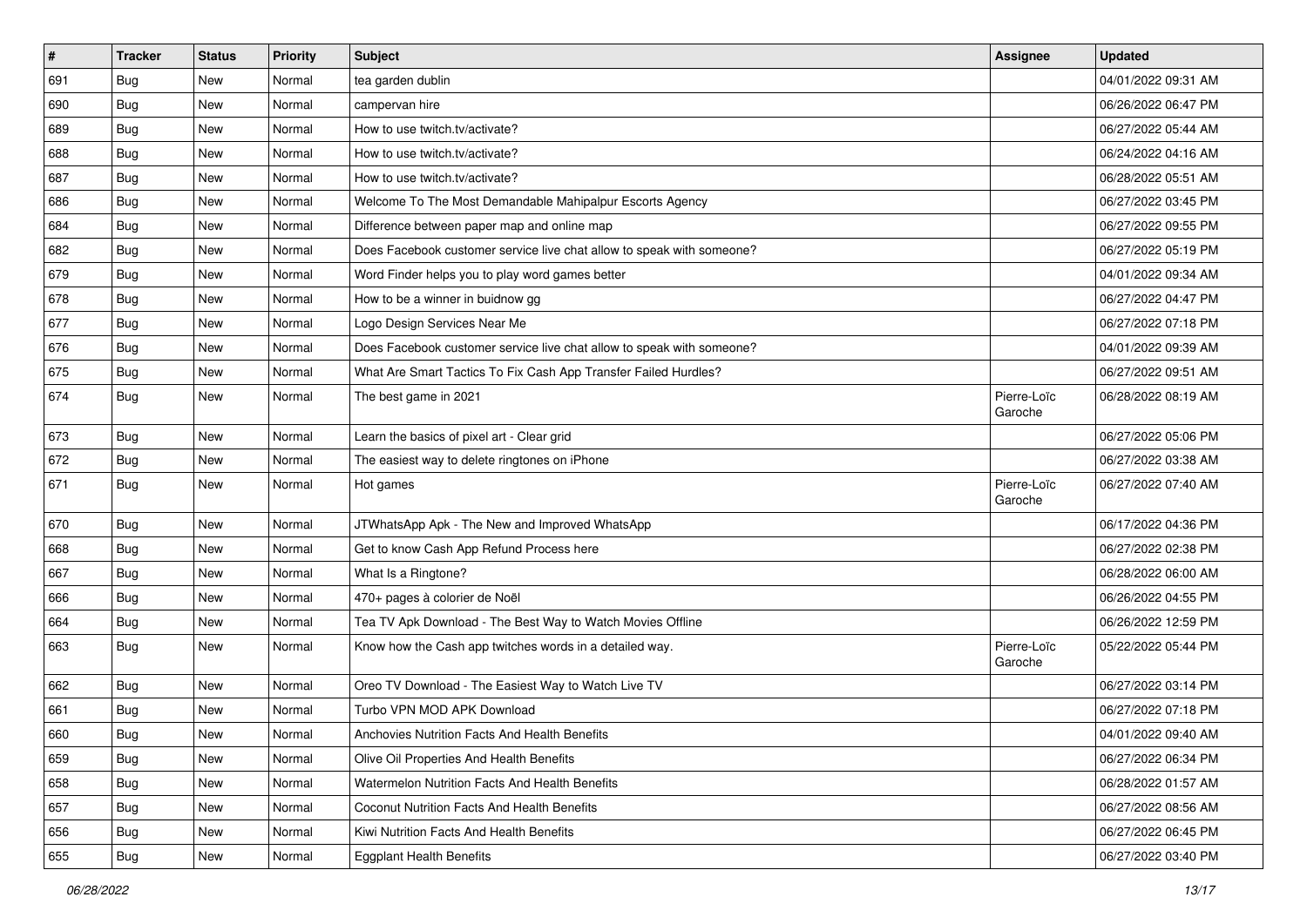| $\sharp$ | <b>Tracker</b> | <b>Status</b> | Priority | Subject                                                                          | <b>Assignee</b> | <b>Updated</b>      |
|----------|----------------|---------------|----------|----------------------------------------------------------------------------------|-----------------|---------------------|
| 653      | Bug            | New           | Normal   | Jujube (Jinjoles): Properties And Health Benefits                                |                 | 06/27/2022 08:47 AM |
| 652      | Bug            | New           | Normal   | Sesame Health Benefits                                                           |                 | 06/28/2022 03:01 AM |
| 651      | Bug            | New           | Normal   | Salmon Health Benefits                                                           |                 | 06/27/2022 12:42 AM |
| 650      | Bug            | New           | Normal   | <b>Cherries Health Benefits</b>                                                  |                 | 06/26/2022 12:57 AM |
| 645      | Bug            | New           | Normal   | thong tin chinh xac nhat hom nay                                                 |                 | 06/26/2022 09:46 PM |
| 644      | <b>Bug</b>     | New           | Normal   | <b>TeaTV App Review</b>                                                          |                 | 06/27/2022 11:47 AM |
| 643      | Bug            | New           | Normal   | Oreo TV Apk Download                                                             |                 | 06/26/2022 11:50 PM |
| 642      | Bug            | New           | Normal   | thong tin thoi tiet ngay hom nay                                                 |                 | 06/27/2022 10:03 AM |
| 641      | Bug            | New           | Normal   | Get Best Economics Dissertation Writing Service                                  |                 | 06/25/2022 10:04 AM |
| 640      | Bug            | New           | Normal   | play game with me                                                                |                 | 06/28/2022 06:33 AM |
| 639      | <b>Bug</b>     | New           | Normal   | thong tin chinh xac                                                              |                 | 06/27/2022 09:48 AM |
| 638      | Bug            | New           | Normal   | Run 3 game                                                                       |                 | 06/26/2022 06:31 AM |
| 636      | Bug            | New           | Normal   | What is the most popular furniture color?                                        |                 | 06/25/2022 04:57 PM |
| 635      | Bug            | New           | Normal   | Buy Steroids Online with OurMedicnes.com   Best Quality Steroids                 |                 | 06/26/2022 12:01 AM |
| 634      | <b>Bug</b>     | New           | Normal   | Buy Vidalista Tablets (Tadalafil) at [\$25 OFF + Free Shipping] Vidalistatablets |                 | 06/27/2022 07:24 PM |
| 633      | Bug            | New           | Normal   | How i can i solve my issue                                                       |                 | 04/01/2022 09:38 AM |
| 632      | Bug            | New           | Normal   | CheapestMedsShop   100% Safe Medicines Online in UK & AUS.                       |                 | 06/27/2022 02:04 AM |
| 631      | Bug            | New           | Normal   | How Can I Load Cash App Card at Walmart straight away?                           |                 | 06/26/2022 04:07 PM |
| 630      | Bug            | New           | Normal   | How Can I Load Cash App Card at Walmart straight away?                           |                 | 06/26/2022 12:04 AM |
| 629      | Bug            | New           | Normal   | How Can I Load Cash App Card at Walmart straight away?                           |                 | 06/28/2022 06:07 AM |
| 628      | <b>Bug</b>     | New           | Normal   | CV reviewing services!                                                           |                 | 06/28/2022 12:17 AM |
| 627      | Bug            | New           | Normal   | <b>HELO</b>                                                                      |                 | 06/26/2022 06:42 AM |
| 625      | Bug            | New           | Normal   | The best free online driving directions tool                                     |                 | 04/01/2022 09:28 AM |
| 624      | <b>Bug</b>     | New           | Normal   | Use go with the Driving Directions for your go                                   |                 | 06/21/2022 04:54 AM |
| 623      | Bug            | New           | Normal   | Listen to online radio stations for mobile phones                                |                 | 06/28/2022 06:33 AM |
| 622      | Bug            | New           | Normal   | CheapestMedsShop   100% Safe Medicines Online in UK & AUS.                       |                 | 06/28/2022 05:22 AM |
| 621      | <b>Bug</b>     | New           | Normal   | Buy All Modafinil & Armodafinil Tablets @Buy Modafinil US                        |                 | 06/28/2022 06:49 AM |
| 620      | I Bug          | New           | Normal   | Viagra Meds: Fastest & Quick Delivery On Your Doorstep - USA                     |                 | 06/28/2022 04:33 AM |
| 619      | Bug            | New           | Normal   | Online Trusted Medicine Store in US for Health - Genericmedsupply                |                 | 06/27/2022 12:12 AM |
| 618      | Bug            | New           | Normal   | Buy Steroids Online with OurMedicnes.com   Best Quality Steroids                 |                 | 06/27/2022 06:17 PM |
| 617      | <b>Bug</b>     | New           | Normal   | Buy Vidalista Tablets (Tadalafil) at [\$25 OFF + Free Shipping] Vidalistatablets |                 | 06/28/2022 03:33 AM |
| 616      | Bug            | New           | Normal   | Buy Anavar Tablets   Anavar For Sale in USA, UK & Australia                      |                 | 06/28/2022 02:12 AM |
| 615      | <b>Bug</b>     | New           | Normal   | CheapestMedsShop   100% Safe Medicines Online in USA UK & AUS.                   |                 | 06/27/2022 02:19 PM |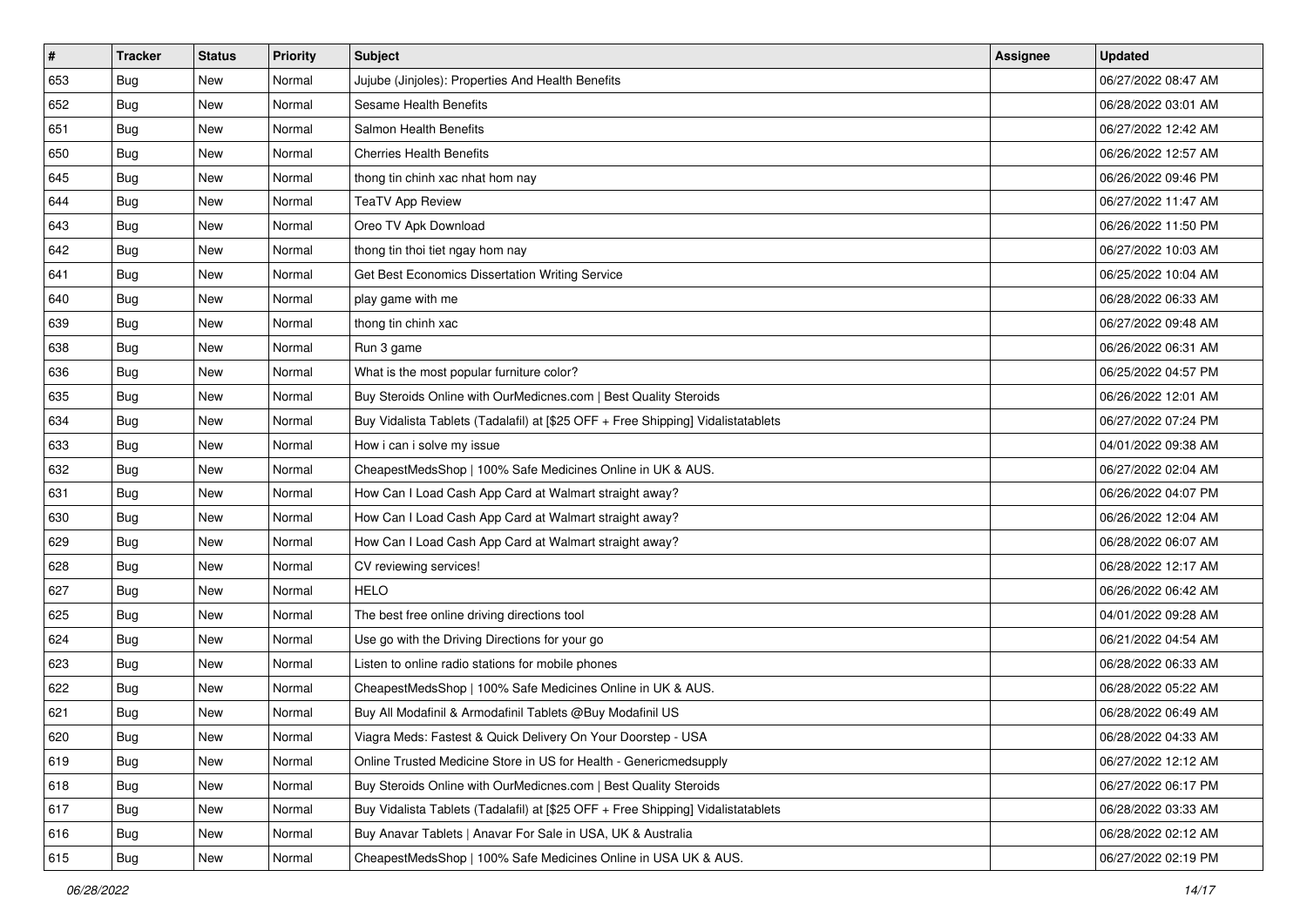| $\vert$ # | <b>Tracker</b> | <b>Status</b> | Priority | Subject                                                                                                                                                                                                                                                               | <b>Assignee</b>        | <b>Updated</b>      |
|-----------|----------------|---------------|----------|-----------------------------------------------------------------------------------------------------------------------------------------------------------------------------------------------------------------------------------------------------------------------|------------------------|---------------------|
| 614       | Bug            | New           | Normal   | Como baixar o MOD APK no celular                                                                                                                                                                                                                                      |                        | 06/27/2022 09:26 AM |
| 613       | Bug            | New           | Normal   | Buy Aspadol 100mg Tab Online in US, UK, AU   Erospharmacy                                                                                                                                                                                                             |                        | 06/27/2022 02:16 PM |
| 612       | Bug            | New           | Normal   | Luxury Slingshot Rental                                                                                                                                                                                                                                               |                        | 06/27/2022 07:36 PM |
| 607       | Bug            | New           | Normal   | Vex 5                                                                                                                                                                                                                                                                 |                        | 06/27/2022 11:24 PM |
| 604       | Bug            | <b>New</b>    | Normal   | <b>Idle Game Online</b>                                                                                                                                                                                                                                               |                        | 06/28/2022 04:30 AM |
| 603       | <b>Bug</b>     | New           | Normal   | Premiere gratuito da lista de IPTV                                                                                                                                                                                                                                    |                        | 06/28/2022 03:48 AM |
| 602       | <b>Bug</b>     | New           | Normal   | Best Essay Writing Service UK                                                                                                                                                                                                                                         | Pierre-Loïc<br>Garoche | 06/27/2022 05:53 PM |
| 601       | Bug            | New           | Normal   | Best Essay Writing Service UK                                                                                                                                                                                                                                         | Pierre-Loïc<br>Garoche | 06/27/2022 09:13 PM |
| 600       | Bug            | New           | Normal   | Play Store Pro                                                                                                                                                                                                                                                        |                        | 06/27/2022 09:43 PM |
| 599       | Bug            | New           | Normal   | Do you know how to delete cash app account from your computer?                                                                                                                                                                                                        |                        | 06/27/2022 09:05 PM |
| 598       | Bug            | <b>New</b>    | Normal   | Universo s / f Download                                                                                                                                                                                                                                               |                        | 06/25/2022 03:38 PM |
| 597       | <b>Bug</b>     | New           | Normal   | Universo s / f Download                                                                                                                                                                                                                                               |                        | 06/28/2022 03:36 AM |
| 596       | Bug            | New           | Normal   | <b>Kids Games</b>                                                                                                                                                                                                                                                     |                        | 06/27/2022 04:08 AM |
| 595       | Bug            | New           | Normal   | RFM Online - une révolution dans la gestion de l'identité numérique                                                                                                                                                                                                   |                        | 06/27/2022 11:06 PM |
| 593       | <b>Bug</b>     | New           | Normal   | Eiffel Spark Ultimate C2 SN series is a fully synthetic range of advanced performance engine oils blended in high<br>performance fully synthetic (PAO - polyalphaolefin) basestocks fortified with advanced technology additive system,<br>specifically formulated to |                        | 06/27/2022 03:28 AM |
| 592       | Bug            | New           | Normal   | Deezer Premium APK - Baixe músicas de qualquer lugar do mundo de graça                                                                                                                                                                                                |                        | 06/27/2022 10:23 PM |
| 591       | Bug            | <b>New</b>    | Normal   | How To Find Facebook Modifications For Your Spotify Premium Apk?                                                                                                                                                                                                      |                        | 06/27/2022 08:41 AM |
| 590       | <b>Bug</b>     | New           | Normal   | Follow proper initiatives to check my cash app card balance:                                                                                                                                                                                                          |                        | 06/27/2022 09:57 AM |
| 589       | Bug            | New           | Normal   | How can I get the cash app phone number of customer support?                                                                                                                                                                                                          |                        | 06/28/2022 07:11 AM |
| 588       | Bug            | New           | Normal   | YouTube Vanced Apk Manager App - Como instalá-lo                                                                                                                                                                                                                      |                        | 06/27/2022 05:52 AM |
| 587       | Bug            | New           | Normal   | Why Picsart Pro Offers Great Features                                                                                                                                                                                                                                 |                        | 06/27/2022 05:28 PM |
| 586       | Bug            | <b>New</b>    | Normal   | Best Modifications For Your Mobile Phone                                                                                                                                                                                                                              |                        | 06/27/2022 07:15 PM |
| 585       | <b>Bug</b>     | New           | Normal   | What is cash app help number?                                                                                                                                                                                                                                         |                        | 06/26/2022 06:21 PM |
| 584       | Bug            | New           | Normal   | Want the cash app customer service number to check balance?                                                                                                                                                                                                           |                        | 06/28/2022 01:53 AM |
| 582       | Bug            | New           | Normal   | Cash App Won't Let Me Send Money If There Is A Low Balance Available                                                                                                                                                                                                  | Pierre-Loïc<br>Garoche | 06/26/2022 02:39 PM |
| 581       | Bug            | New           | Normal   | E-Learning Course Help                                                                                                                                                                                                                                                |                        | 06/28/2022 03:36 AM |
| 579       | <b>Bug</b>     | <b>New</b>    | Normal   | YOUR CV MAKES YOUR FIRST IMPRESSION                                                                                                                                                                                                                                   | Christophe<br>Garion   | 06/27/2022 12:22 PM |
| 577       | Bug            | <b>New</b>    | Normal   | Follow these easy steps to make Admiral Casino Login                                                                                                                                                                                                                  |                        | 06/28/2022 03:52 AM |
| 576       | <b>Bug</b>     | New           | Normal   | So laden Sie ein Instagram-Bild herunter                                                                                                                                                                                                                              |                        | 06/26/2022 08:46 PM |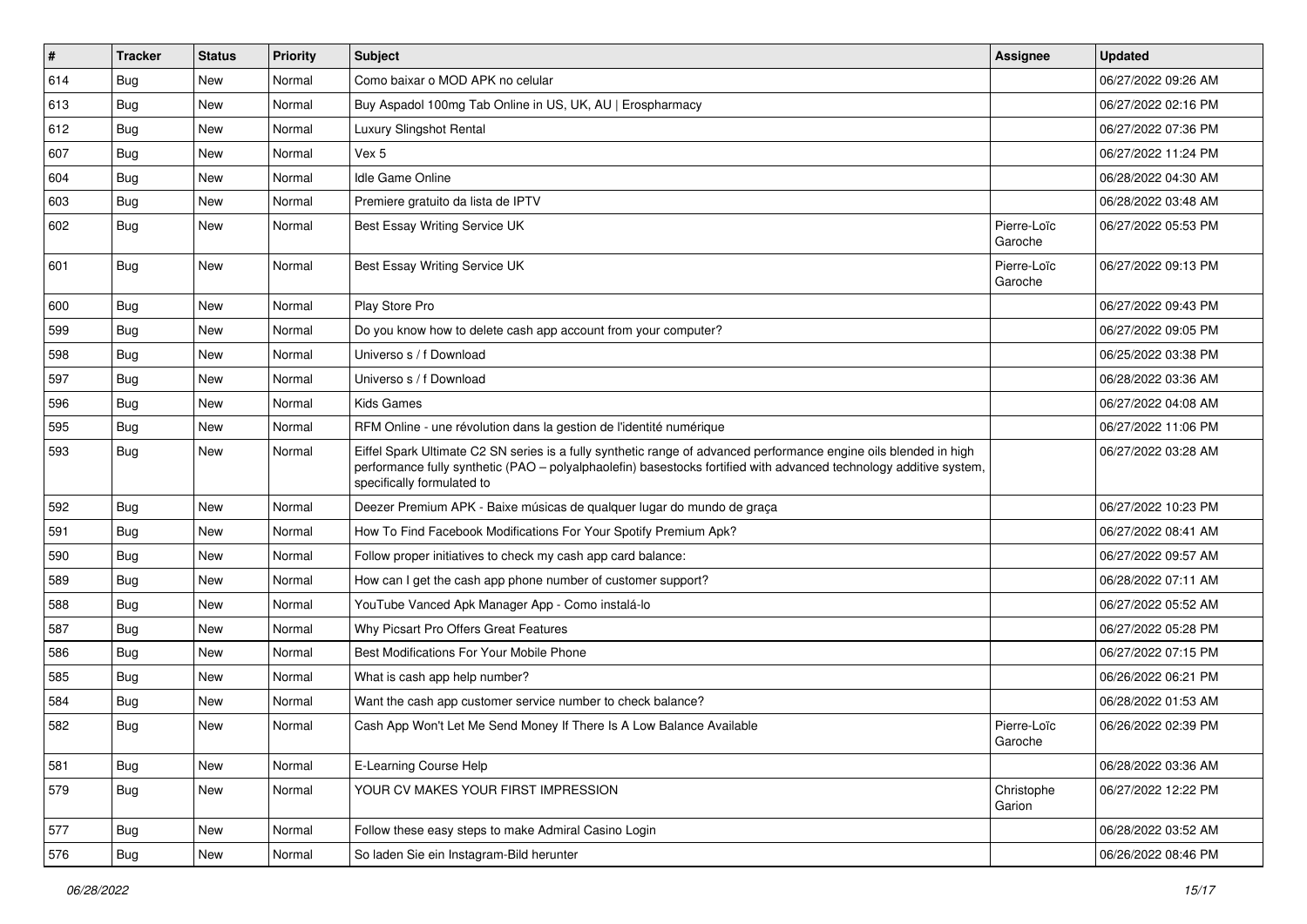| $\vert$ # | <b>Tracker</b> | <b>Status</b> | <b>Priority</b> | <b>Subject</b>                                                                                                                                                                                                                                    | <b>Assignee</b>        | <b>Updated</b>      |
|-----------|----------------|---------------|-----------------|---------------------------------------------------------------------------------------------------------------------------------------------------------------------------------------------------------------------------------------------------|------------------------|---------------------|
| 574       | <b>Bug</b>     | New           | Normal          | How to fix the Epson printer offline issue due to a wired connection?                                                                                                                                                                             |                        | 06/28/2022 04:37 AM |
| 573       | <b>Bug</b>     | New           | Normal          | Experimente lo mejor en la aplicación Apk de juegos gratis                                                                                                                                                                                        |                        | 06/28/2022 12:55 AM |
| 571       | Bug            | New           | Normal          | How may the Cash app dispute your trade?                                                                                                                                                                                                          | Pierre-Loïc<br>Garoche | 06/27/2022 02:39 PM |
| 570       | Bug            | <b>New</b>    | Normal          | What is Sutton bank cash app customer service phone number?                                                                                                                                                                                       | Pierre-Loïc<br>Garoche | 06/26/2022 07:49 AM |
| 569       | <b>Bug</b>     | New           | Normal          | What is the incoming and outgoing mail server for Outlook IMAP settings?                                                                                                                                                                          | Pierre-Loïc<br>Garoche | 06/27/2022 02:29 AM |
| 568       | <b>Bug</b>     | New           | Normal          | Instale a versão mais recente do YouTube Premium                                                                                                                                                                                                  |                        | 06/27/2022 08:56 PM |
| 567       | Bug            | New           | Normal          | Singapore assignment help                                                                                                                                                                                                                         |                        | 06/28/2022 04:12 AM |
| 566       | <b>Bug</b>     | New           | Normal          | Kinemaster Pro Download - los App Review                                                                                                                                                                                                          |                        | 04/01/2022 09:27 AM |
| 565       | <b>Bug</b>     | New           | Normal          | How To Install RepelisPlus On Your Android Phone?                                                                                                                                                                                                 |                        | 06/27/2022 06:54 AM |
| 564       | Bug            | New           | Normal          | How To Install RepelisPlus On Your Android Phone?                                                                                                                                                                                                 |                        | 06/27/2022 12:23 PM |
| 563       | <b>Bug</b>     | New           | Normal          | Understanding the Difference Between Free and Paid Mod Apks                                                                                                                                                                                       |                        | 06/28/2022 06:51 AM |
| 562       | <b>Bug</b>     | New           | Normal          | Learn Basic Mahjong Rules                                                                                                                                                                                                                         |                        | 06/23/2022 12:48 AM |
| 561       | Bug            | New           | Normal          | Enjoy the Full YouTube Premium Experience With YouTube Premium Membership                                                                                                                                                                         |                        | 06/27/2022 09:33 PM |
| 560       | Bug            | New           | Normal          | Whatsapp Aero - Make Your Phone Auto Connect                                                                                                                                                                                                      |                        | 04/01/2022 09:28 AM |
| 556       | Bug            | New           | Normal          | Play Game Mod Apk With Your Friends                                                                                                                                                                                                               |                        | 06/27/2022 09:42 PM |
| 555       | Bug            | New           | Normal          | web design development in hyderabad                                                                                                                                                                                                               |                        | 06/28/2022 05:01 AM |
| 554       | <b>Bug</b>     | New           | Normal          | XvideoStudio Video Editor APK Free Download on TechToDown                                                                                                                                                                                         |                        | 06/27/2022 08:59 PM |
| 553       | Bug            | <b>New</b>    | Normal          | Cinema HD APK - Free Movie Enjoyment App on Android                                                                                                                                                                                               |                        | 06/26/2022 01:39 PM |
| 551       | <b>Bug</b>     | New           | Normal          | Why Do Students Need Online Best Dissertation Writing Services?                                                                                                                                                                                   |                        | 06/28/2022 03:03 AM |
| 550       | <b>Bug</b>     | New           | Normal          | Nederland FM - beste manieren om naar internationale radio op internet te luisteren                                                                                                                                                               |                        | 06/27/2022 12:45 PM |
| 549       | <b>Bug</b>     | New           | Normal          | Radio Luisteren                                                                                                                                                                                                                                   |                        | 06/26/2022 11:56 AM |
| 548       | <b>Bug</b>     | New           | Normal          | Web N Logo Design                                                                                                                                                                                                                                 |                        | 06/28/2022 08:24 AM |
| 547       | Bug            | <b>New</b>    | Normal          | Get rid of the issue of cash app down by calling experts.                                                                                                                                                                                         |                        | 06/26/2022 10:38 AM |
| 544       | Bug            | New           | Normal          | Hey! I had a very cool idea to order our general picture on canvas for my family as a gift. But couldn't find a good<br>one. Once my friend advised me this article in which I found what I was looking for and gave a cool gift to my<br>family. |                        | 06/27/2022 04:10 AM |
| 542       | Bug            | New           | Normal          | Web N Logo Design                                                                                                                                                                                                                                 |                        | 06/27/2022 07:02 PM |
| 541       | <b>Bug</b>     | New           | Normal          | How to fix the cash app payment failed errors?                                                                                                                                                                                                    |                        | 06/27/2022 03:22 PM |
| 540       | <b>Bug</b>     | New           | Normal          | Why Haven't I Received My Cash App Card? Can I get t the reasons behind it                                                                                                                                                                        |                        | 06/27/2022 04:54 PM |
| 539       | <b>Bug</b>     | New           | Normal          | Do you want to know how to activate cash card through phone number?                                                                                                                                                                               |                        | 04/01/2022 09:25 AM |
| 538       | <b>Bug</b>     | New           | Normal          | Will cash app refund money if scammed quickly?                                                                                                                                                                                                    |                        | 06/27/2022 10:25 AM |
| 537       | Bug            | New           | Normal          | Get tech assistance with customer support on ATT Yahoo email login issue.                                                                                                                                                                         |                        | 06/28/2022 06:20 AM |